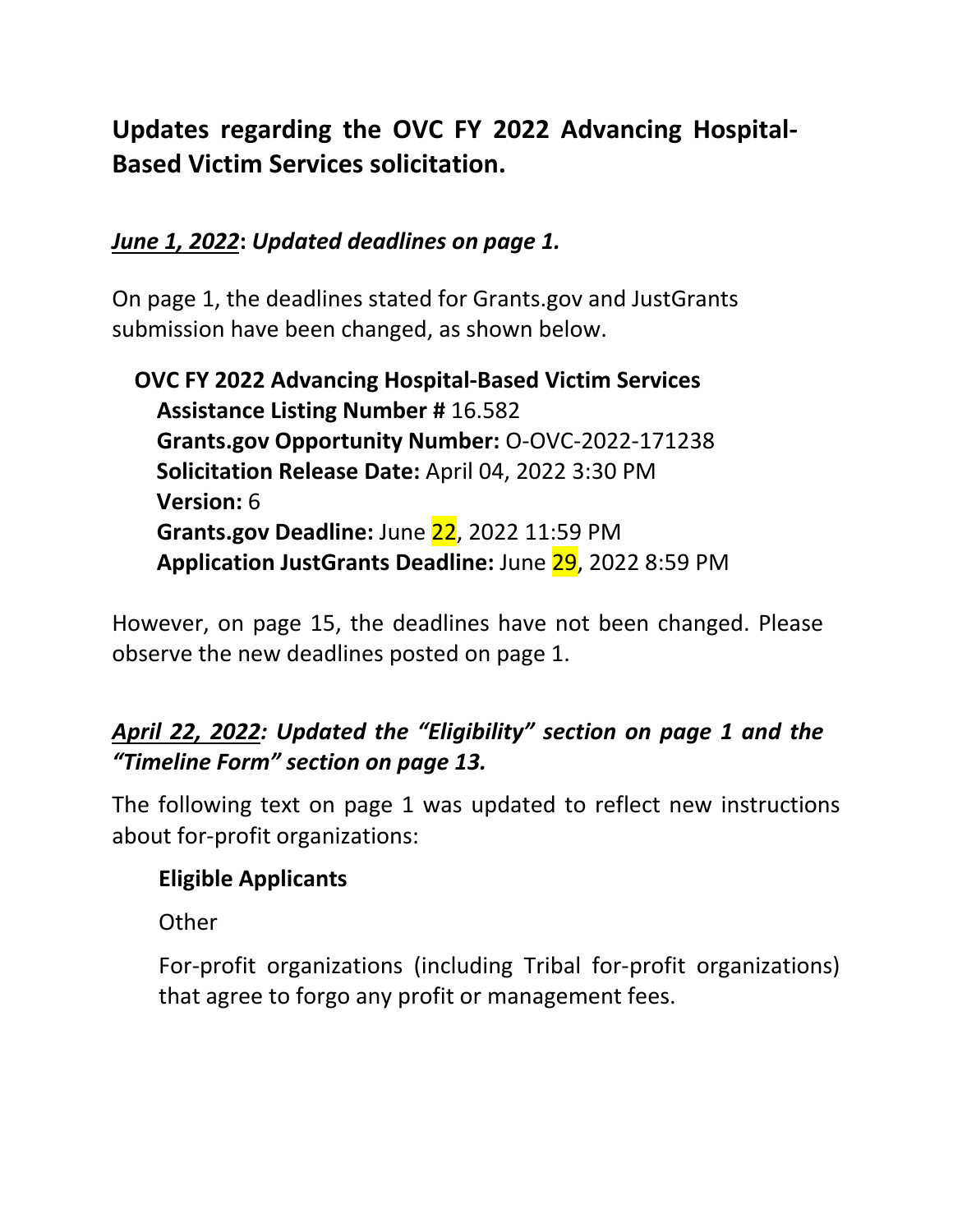The following text on page 13 was updated to reflect new instructions about the Timeline Form:

# **Timeline Form**

The time-task plan will not be included as part of the 25-page narrative limitation. Applicants must submit a time-task plan that clearly identifies organizational responsibility for the activities to be completed and a schedule for the completion of activities and the submission of finished products. In preparing the time-task plan, Gantt chart, or schedule, applicants should make certain that all project activities will occur within the 24-month project period.

# *April 13, 2022: Updated the "Application and Submission Information/Proposal Abstract" section of checklist on page 10.*

The following text on page 10 was updated to include information about indicating the priority area you are applying under:

# **Project Abstract:**

A proposal abstract (no more than 400 words) summarizing the proposed project, including the purpose of the project, primary activities, expected outcomes, the service area, intended beneficiaries and subrecipients (if known), will be completed in the JustGrants webbased form. This abstract should be written in the third person and will be made publicly available on the OJP

website if the project is awarded. If you are requesting priority consideration, please indicate the priority area (A and/or B) you are applying under.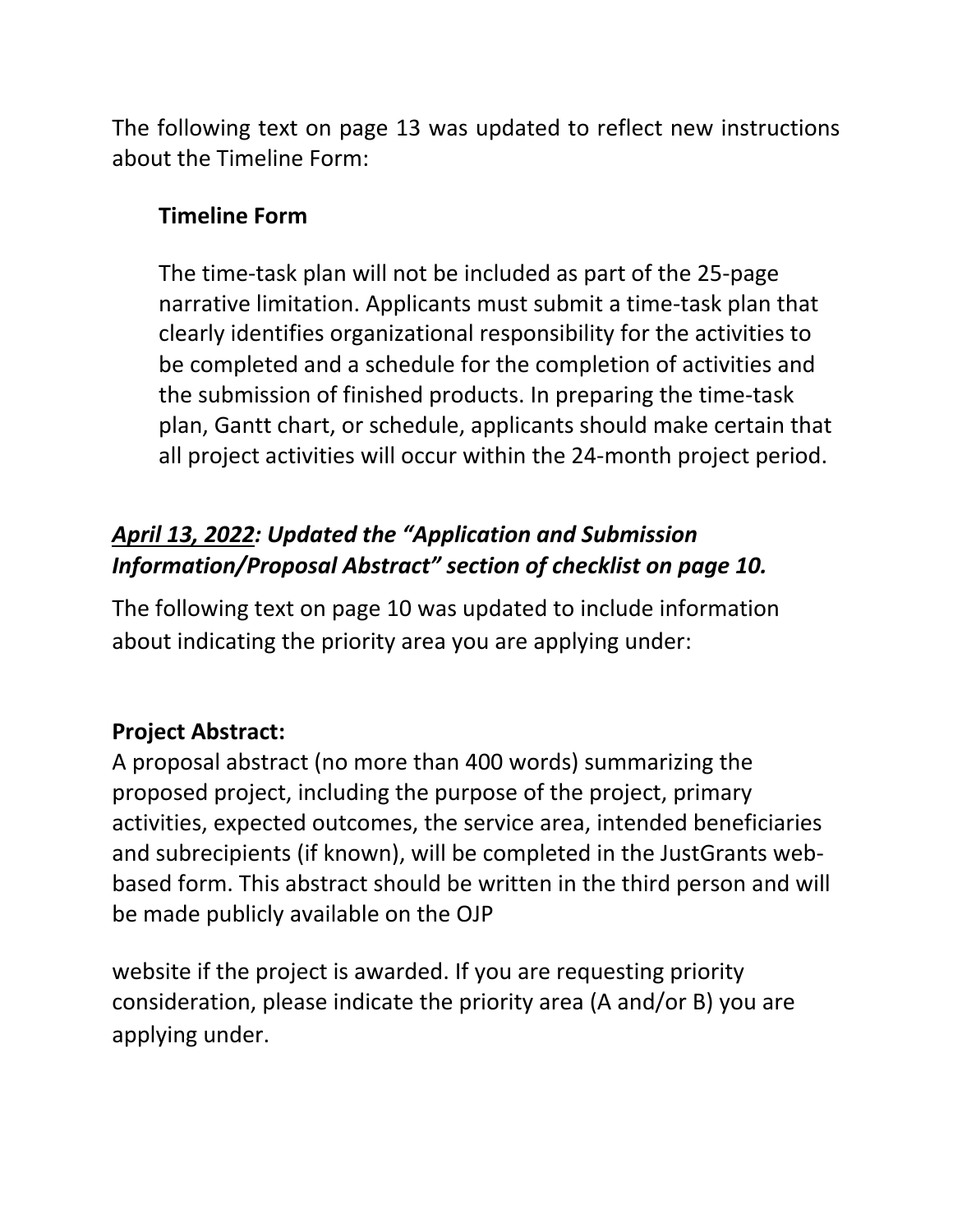OMB No. 1121-0329 Approval Expires 12/31/2023

U.S. Department of Justice Office of Justice Programs Office for Victims of Crime



# **OVC FY 2022 Advancing Hospital-Based Victim Services**

| <b>Assistance Listing Number #</b>      | 16.582                 |
|-----------------------------------------|------------------------|
| <b>Grants.gov Opportunity Number:</b>   | O-OVC-2022-171238      |
| Solicitation Release Date:              | April 04, 2022 3:30 PM |
| <b>Version:</b>                         | 6                      |
| <b>Grants.gov Deadline:</b>             | June 22, 2022 11:59 PM |
| <b>Application JustGrants Deadline:</b> | June 29, 2022 8:59 PM  |

# **Overview**

The [U.S. Department of Justice](https://www.usdoj.gov/) (DOJ), [Office of Justice Programs](https://www.ojp.usdoj.gov/) (OJP). [Office for Victims of Crime](http://www.ovc.ojp.gov/) (OVC), seeks applications for funding to improve linkages between the victim services field and hospitals that increase support for victims of crime. This program furthers the DOJ's mission by supporting victims of crime.

This solicitation incorporates the [OJP Grant Application Resource Guide](https://www.ojp.gov/funding/Apply/Resources/Grant-App-Resource-Guide.htm) by reference. The OJP Grant Application Resource Guide provides guidance to applicants to prepare and submit applications to OJP for funding. **If this solicitation expressly modifies any provision in the OJP Grant Application Resource Guide, the applicant is to follow the guidelines in this solicitation as to that provision.** 

This solicitation expressly modifies the OJP Grant Application Resource Guide by not incorporating the "Disclosure of Process Related to Executive Compensation" provisions in the "Application Attachments" section.

# **Solicitation Categories**

This solicitation does not include Solicitation Categories.

# **Eligible Applicants:**

City or township governments, County governments, Native American tribal governments (Federally recognized), Native American tribal organizations (other than Federally recognized tribal governments), Nonprofits having a 501(c)(3) status with the IRS, other than institutions of higher education, Nonprofits that do not have a 501(c)(3) status with the IRS, other than institutions of higher education, Public and State controlled institutions of higher education, Public housing authorities/Indian housing authorities, State governments, Other

# **Other**

For-profit organizations (including Tribal for-profit organizations) that agree to forgo any profit or management fees.

For purposes of this solicitation, "state" means any state of the United States, the District of Columbia, the Commonwealth of Puerto Rico, the Virgin Islands, Guam, American Samoa, and the Commonwealth of the Northern Mariana Islands.

To advance Executive Order 13929 Safe Policing for Safe Communities, the Attorney General determined that all state, local, and university or college law enforcement agencies must be certified by an approved independent credentialing body or have started the certification process, to be eligible for FY 2022 DOJ discretionary grant funding. To become certified, the law enforcement agency must meet two mandatory conditions: (1) the agency's

> Page 1 of 20 O-OVC-2022-171238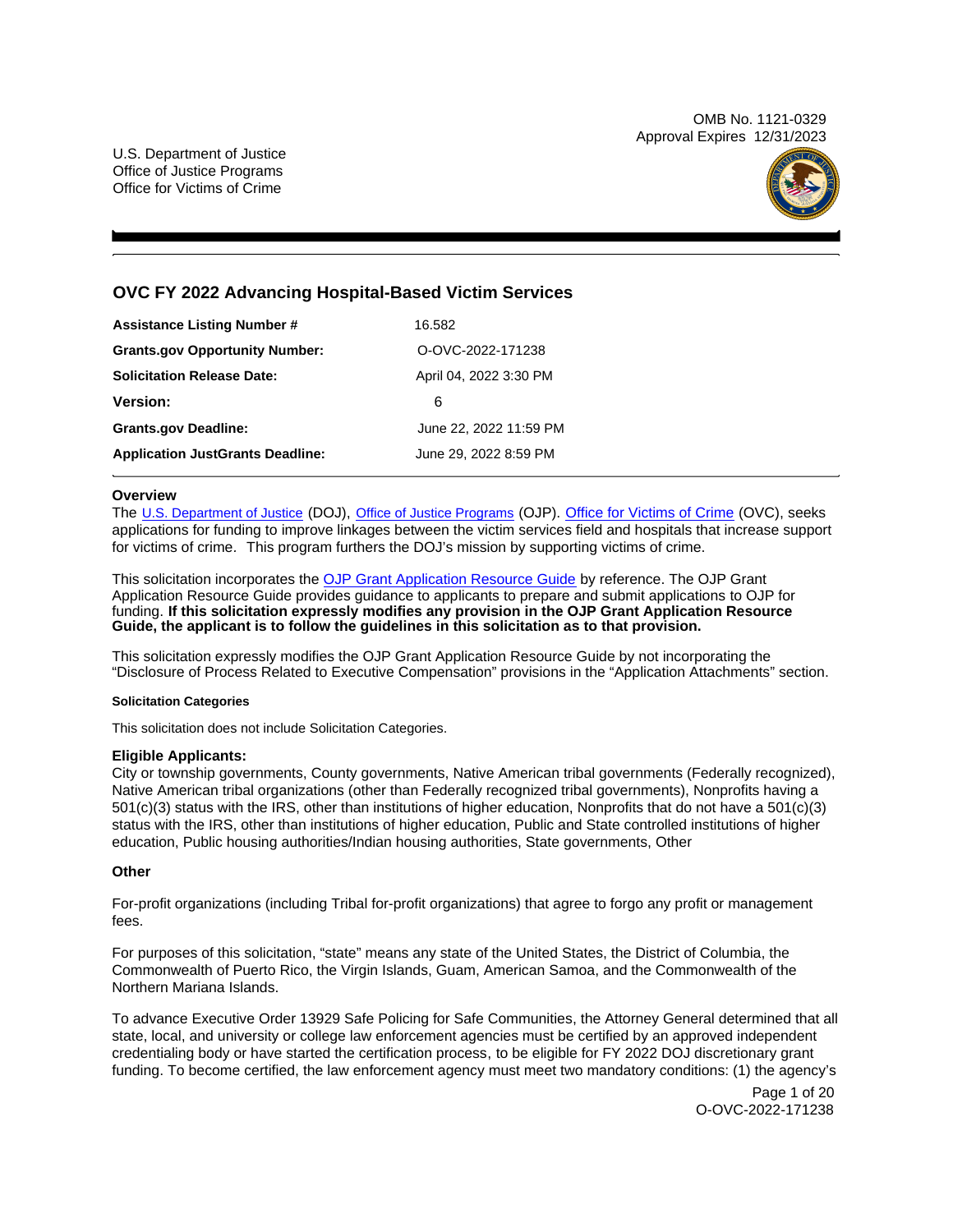<span id="page-3-0"></span>use-of-force policies adhere to all applicable federal, state, and local laws and (2) the agency's use-of-force policies prohibit chokeholds except in situations where use of deadly force is allowed by law. The certification requirement also applies to law enforcement agencies receiving DOJ discretionary grant funding through a subaward. For detailed information on this certification requirement, please visit

[https://cops.usdoj.gov/SafePolicingEO](https://cops.usdoj.gov/SafePolicingEO%20) to access the Standards for Certification on Safe Policing for Safe Communities, the Implementation Fact Sheet, and the List of Designated Independent Credentialing Bodies.

All recipients and subrecipients (including any for-profit organization) must forgo any profit or management fee.

OVC will consider applications under which two or more entities would carry out the federal award; however, only one entity may be the applicant. Any others must be proposed as subrecipients (subgrantees). For additional information on subawards, see the [OJP Grant Application Resource Guide.](https://www.ojp.gov/funding/Apply/Resources/Grant-App-Resource-Guide.htm)

OVC may elect to fund applications submitted under this FY 2022 solicitation in future fiscal years, dependent on, among other considerations, the merit of the applications and on the availability of appropriations.

# **Contact Information**

For technical assistance with submitting the Application for Federal Assistance standard form (SF)-424 and a Disclosure of Lobbying Activities form (SF-LLL) in [Grants.gov](https://Grants.gov), contact the [Grants.gov](https://Grants.gov) Customer Support Hotline at 800-518-4726, 606-545-5035, [Grants.gov Customer Support,](https://www.grants.gov/web/grants/support.html) or [support@grants.gov.](mailto:support@grants.gov) The [Grants.gov](https://Grants.gov) Support Hotline operates 24 hours a day, 7 days a week, except on federal holidays.

For technical assistance with submitting the full application in DOJ's Justice Grants System (JustGrants), contact the JustGrants Service Desk at 833-872-5175 or [JustGrants.Support@usdoj.gov.](mailto:JustGrants.Support@usdoj.gov) The JustGrants Service Desk operates 5 a.m. to 9 p.m. eastern time Monday-Friday and 9 a.m. to 5 p.m. Saturday, Sunday, and Federal holidays.

For assistance with any other requirements of this solicitation, contact the OJP Response Center by telephone at 800-851-3420 or TTY: 301-240-6310 (hearing impaired only), or by email at [grants@ncjrs.gov.](mailto:grants@ncjrs.gov) The OJP Response Center hours of operation are 10:00 a.m. to 6:00 p.m., eastern time Monday–Friday, and 10:00 a.m. to 8:00 p.m. on the solicitation closing date.

**Pre-Application Webinar:** OVC will conduct one pre-application webinar during which OVC staff will review the solicitation requirements and conduct a question and answer session with interested potential applicants. Participation is optional. When the webinar has been scheduled, the details and registration information will be available at [https://ovc.ojp.gov/funding/funding-webinars.](https://ovc.ojp.gov/funding/funding-webinars)

#### **Submission Information**

Applications will be submitted to DOJ in two steps:

**Step 1:** The applicant must submit by the [Grants.gov](https://Grants.gov) deadline the required Application for Federal Assistance standard form (SF)-424 and a Disclosure of Lobbying Activities (SF-LLL) form when they register in [Grants.gov](https://Grants.gov) at [https://www.grants.gov/web/grants/register.html.](https://www.grants.gov/web/grants/register.html) To register in [Grants.gov](https://Grants.gov), the applicant will need to ensure that its System for Award Management (SAM) registration is current.

**Step 2:** The applicant must then submit the **full application,** including attachments, in JustGrants at [JustGrants.usdoj.gov.](https://justicegrants.usdoj.gov/) To be considered timely, the full application must be submitted in JustGrants by the JustGrants application deadline. OJP encourages applicants to review the "How to Apply" section in the [OJP](https://www.ojp.gov/funding/apply/ojp-grant-application-resource-guide#apply)  [Grant Application Resource Guide](https://www.ojp.gov/funding/apply/ojp-grant-application-resource-guide#apply) and the [JustGrants website](https://justicegrants.usdoj.gov/news) for more information, resources, and training.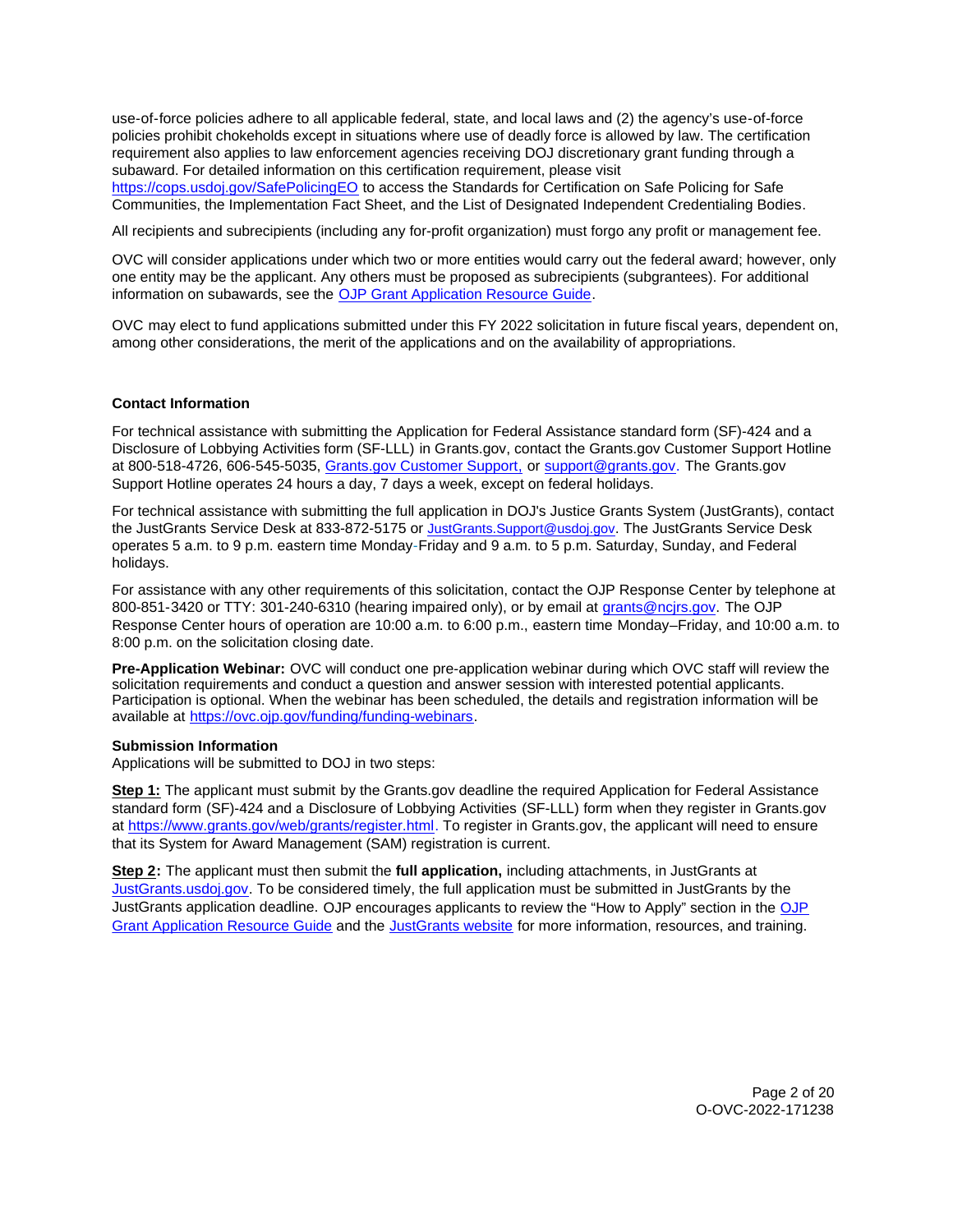# **Contents**

| Contact Information                                                                            | $\mathbf{2}$     |
|------------------------------------------------------------------------------------------------|------------------|
| <b>Program Description</b>                                                                     | 5                |
| Overview                                                                                       | 5                |
| <b>Statutory Authority</b>                                                                     | 5                |
| Specific Information                                                                           | 5                |
| Goals, Objectives, Deliverables, and Timeline                                                  | 5                |
| Evidence-Based Programs or Practices                                                           | $\overline{7}$   |
| Information Regarding Potential Evaluation of Programs and Activities                          | $\overline{7}$   |
| <b>OJP Priority Areas</b>                                                                      | 7                |
| <b>Federal Award Information</b>                                                               | 8                |
| Awards, Amounts and Durations                                                                  | 8                |
| <b>Continuation Funding Intent</b>                                                             | 9                |
| Availability of Funds                                                                          | 9                |
| <b>Types of Awards</b>                                                                         | 9                |
| Financial Management and System of Internal Controls                                           | 9                |
| Cost Sharing or Matching Requirement                                                           | 9                |
| Pre-agreement Costs (also known as Pre-award Costs)                                            | 9                |
| Limitation on Use of Award Funds for Employee Compensation: Waiver                             | 9                |
| Prior Approval, Planning, and Reporting of Conference/Meeting/Training Costs                   | 9                |
| Costs Associated with Language Assistance (if applicable)                                      | $\boldsymbol{9}$ |
| <b>Eligibility Information</b>                                                                 | $\boldsymbol{9}$ |
| Application and Submission Information                                                         | 10               |
| Information to Complete the Application for Federal Assistance (SF-424)                        | 10               |
| Standard Applicant Information (JustGrants 424 and General Agency Information)                 | 10               |
| Proposal Abstract                                                                              | 10               |
| <b>Proposal Narrative</b>                                                                      | 10               |
| Goals, Objectives, Deliverables, and Timeline                                                  | 12 <sup>°</sup>  |
| <b>Budget and Associated Documentation</b>                                                     | 12 <sup>°</sup>  |
| Budget Worksheet and Budget Narrative (Web-based Form)                                         | 12 <sup>°</sup>  |
| Pre-Agreement Cost                                                                             | 12 <sup>°</sup>  |
| Indirect Cost Rate Agreement (if applicable)                                                   | 13               |
| <b>Employee Compensation Waiver</b>                                                            | 13               |
| Financial Management Questionnaire (including applicant disclosure of high-risk status)        | 13               |
| Disclosure of Process Related to Executive Compensation                                        | 13               |
| Memoranda of Understanding (MOUs) and Other Supportive Documents                               | 13               |
| <b>Additional Application Components</b>                                                       | 13               |
| Curriculum Vitae or Resumes                                                                    | 13               |
| <b>Tribal Authorizing Resolution</b>                                                           | 13               |
| <b>Timeline Form</b>                                                                           | 13               |
| Letters of Support                                                                             | 14               |
| Research and Evaluation Independence and Integrity Statement                                   | 14               |
| <b>Privacy Certificate</b>                                                                     | 14               |
| Freedom of Information and Privacy Act (5 U.S.C. 552 and 5 U.S.C. 552a)                        | 14               |
| See the OJP Grant Application Resource Guide for information on the Freedom of Information and |                  |
| Privacy Act (5 U.S.C. 552 and 5 U.S.C. 552a).                                                  | 14               |
| <b>Disclosures and Assurances</b>                                                              | 14               |
| Disclosure of Lobbying Activities                                                              | 14               |
|                                                                                                |                  |

Page 3 of 20 O-OVC-2022-171238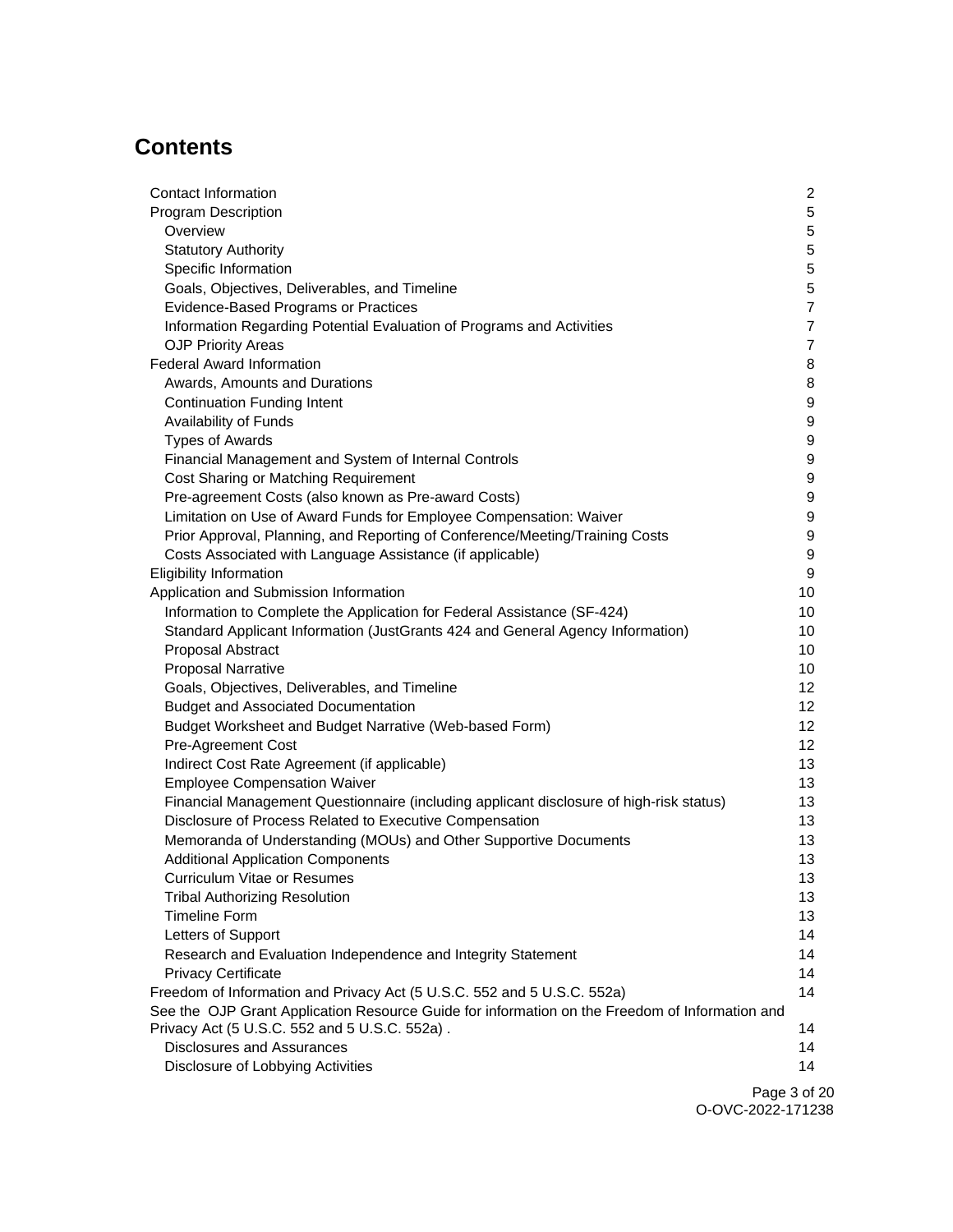| <b>DOJ Certified Standard Assurances</b>                                              |    |
|---------------------------------------------------------------------------------------|----|
| Applicant Disclosure of Duplication in Cost Items                                     | 14 |
| DOJ Certifications Regarding Lobbying; Debarment, Suspension and Other Responsibility |    |
| Matters; and Drug-Free Workplace Requirements                                         | 14 |
| Applicant Disclosure and Justification – DOJ High Risk Grantees (if applicable)       | 14 |
| How to Apply                                                                          | 15 |
| Submission Dates and Time                                                             | 15 |
| Application Review Information                                                        | 16 |
| <b>Review Criteria</b>                                                                | 16 |
| <b>Review Process</b>                                                                 | 16 |
| <b>Federal Award Administration Information</b>                                       | 17 |
| <b>Federal Award Notices</b>                                                          | 17 |
| Administrative, National Policy, and Other Legal Requirements                         | 17 |
| Information Technology (IT) Security Clauses                                          | 17 |
| General Information about Post-Federal Award Reporting Requirements                   | 17 |
| Federal Awarding Agency Contact(s)                                                    | 17 |
| Other Information                                                                     | 17 |
| Freedom of Information and Privacy Act (5 U.S.C. 552 and 5 U.S.C. 552a)               | 17 |
| Provide Feedback to OJP                                                               | 18 |
| <b>Performance Measures</b>                                                           | 18 |
| <b>Application Checklist</b>                                                          | 18 |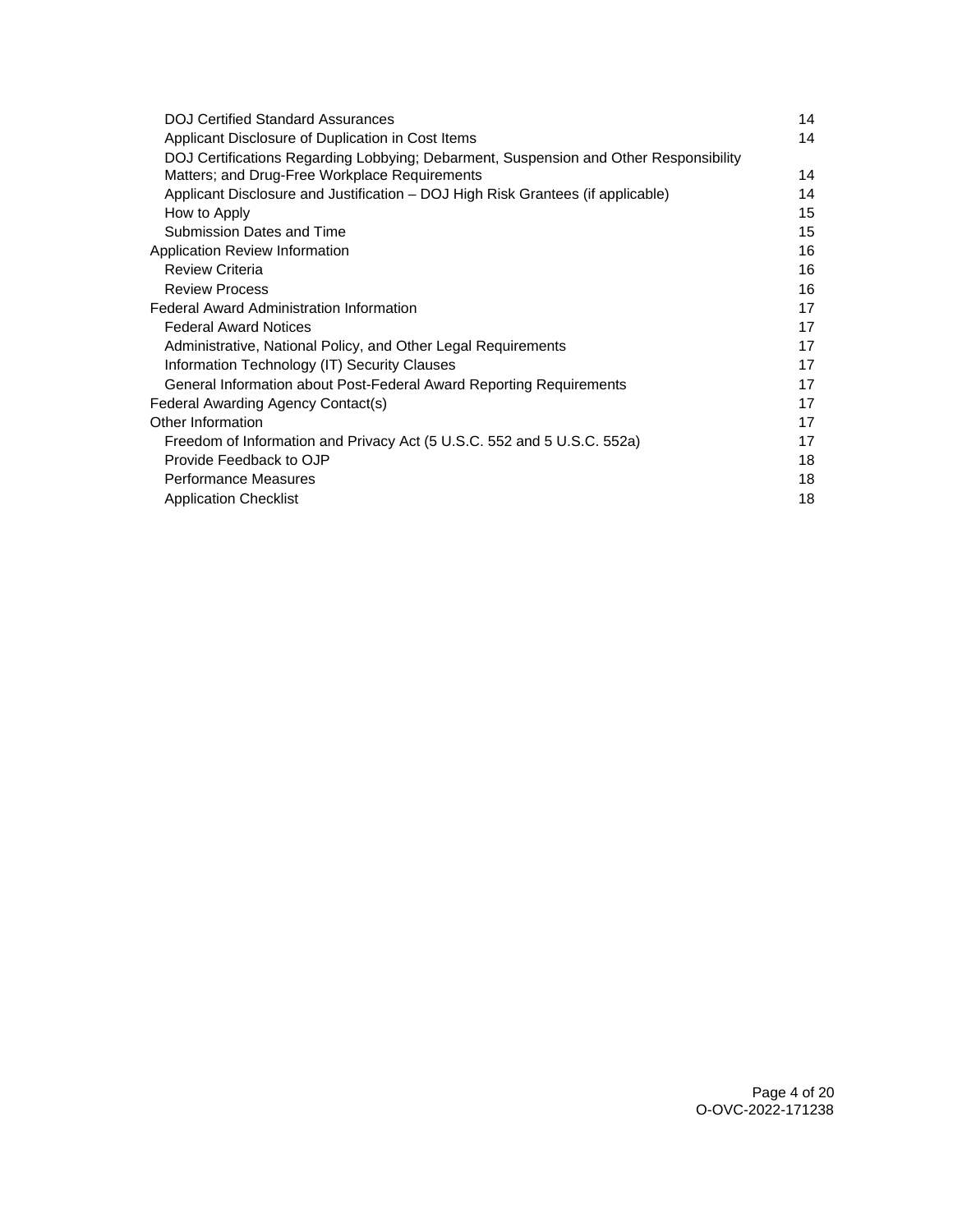# <span id="page-6-0"></span>**Program Description**

#### **Overview**

OJP is committed to advancing work that promotes civil rights and racial equity, increases access to justice, supports crime victims and individuals impacted by the justice system, strengthens community safety and protects the public from crime and evolving threats and builds trust between law enforcement and the community.

The Office for Victims of Crime (OVC) is committed to enhancing the Nation's capacity to assist crime victims and provide leadership in changing attitudes, policies, and practices to promote justice and healing for all victims of crime. This solicitation seeks to improve linkages between the victim services field and hospitals and other medical facilities that increase support for victims of crime, improve victim outcomes, and reduce chances of further victimization.

# **Statutory Authority**

34 U.S.C. § 20103(c)(1)(A)

# **Specific Information**

Centers for Disease Control and Prevention's **Fatal Injury Reports.** OVC remains committed to supporting efforts Receiving culturally relevant, trauma-informed services for crime victims is an important step in every victim's healing process. According to the [National Crime](https://www.bjs.gov/content/pub/pdf/cv18.pdf) [Victimization Survey](https://www.bjs.gov/content/pub/pdf/cv18.pdf) (NCVS), only 11 percent of victims of serious violence who report their victimization ever access help from a victim services agency. Increasing the number of crime victims connected to the supports necessary to aid their healing is vital. This connection is especially important for groups that experience high rates of victimization. In recent years, a rise in gun violence has disproportionally impacted underserved communities, particularly communities of color, as noted in the to diversify and expand existing strategies for providing victim assistance and establishing vital linkages to other fields that touch the lives of those impacted by crime—particularly those victims who may be less likely to access services through the criminal justice system.

In an effort to expand the use of hospitals and other medical facilities as an entry point to increase support for victims of crime, improve their outcomes, and reduce the risk for repeat victimization, this solicitation will fund up to three demonstration sites to expand existing hospital-based programs that support crime victims. Comprehensive technical assistance (TA) resources to support site efforts will be provided through separate OVC funding to the [Health Alliance for Violence Intervention](https://www.thehavi.org/) (the HAVI).

#### **Goals, Objectives, Deliverables, and Timeline**

The goal of this solicitation is to support evidence-based models, practices, and policies that improve partnerships between the victim services field and hospitals and other medical facilities to increase support for crime victims. The objective of these partnerships is to provide comprehensive, coordinated, culturally relevant, trauma-informed services and support that address the full range of victim needs. This solicitation will fund up to three demonstration sites that operate hospital-based/affiliated programs to support crime victims using evidencebased models and practices with victim-centered approaches.

The demonstration sites will develop plans to provide comprehensive services that aid in the survivor's physical and emotional recovery. OVC encourages a focus on responding to community violence and victims of gun violence; however, potential sites may consider using hospital-based/affiliated services and other related approaches to support multiple types of victimization in their proposed projects. Demonstration project applicants should include detailed descriptions of the specific approach they will follow to reach victims of violence, and explain how the approach will be used to improve victim outcomes. Applicants should also include a detailed explanation of how their program partners will assist in meeting the complex needs of the victims served. These details should cover how referral networks and collaboration between the hospital-based programs, communitybased organizations, law enforcement, and other public agencies will be strengthened for the purpose of improving the response to victims of gun and community violence.

All services provided as part of this program must: respect the decision-making independence of crime victims, support victim self-sufficiency, and promote victims' feelings of increased safety and well-being. Collaborations with victim-serving organizations will be an important element of this model, as programs should also incorporate plans to follow-up with discharged victims and their families to assist with their long-term recovery. Successful applicants will include one or more hospitals or medical facilities within the area, departments of health, or relevant victim-serving organizations to implement a model most appropriate in that jurisdiction and most capable

Page 5 of 20 O-OVC-2022-171238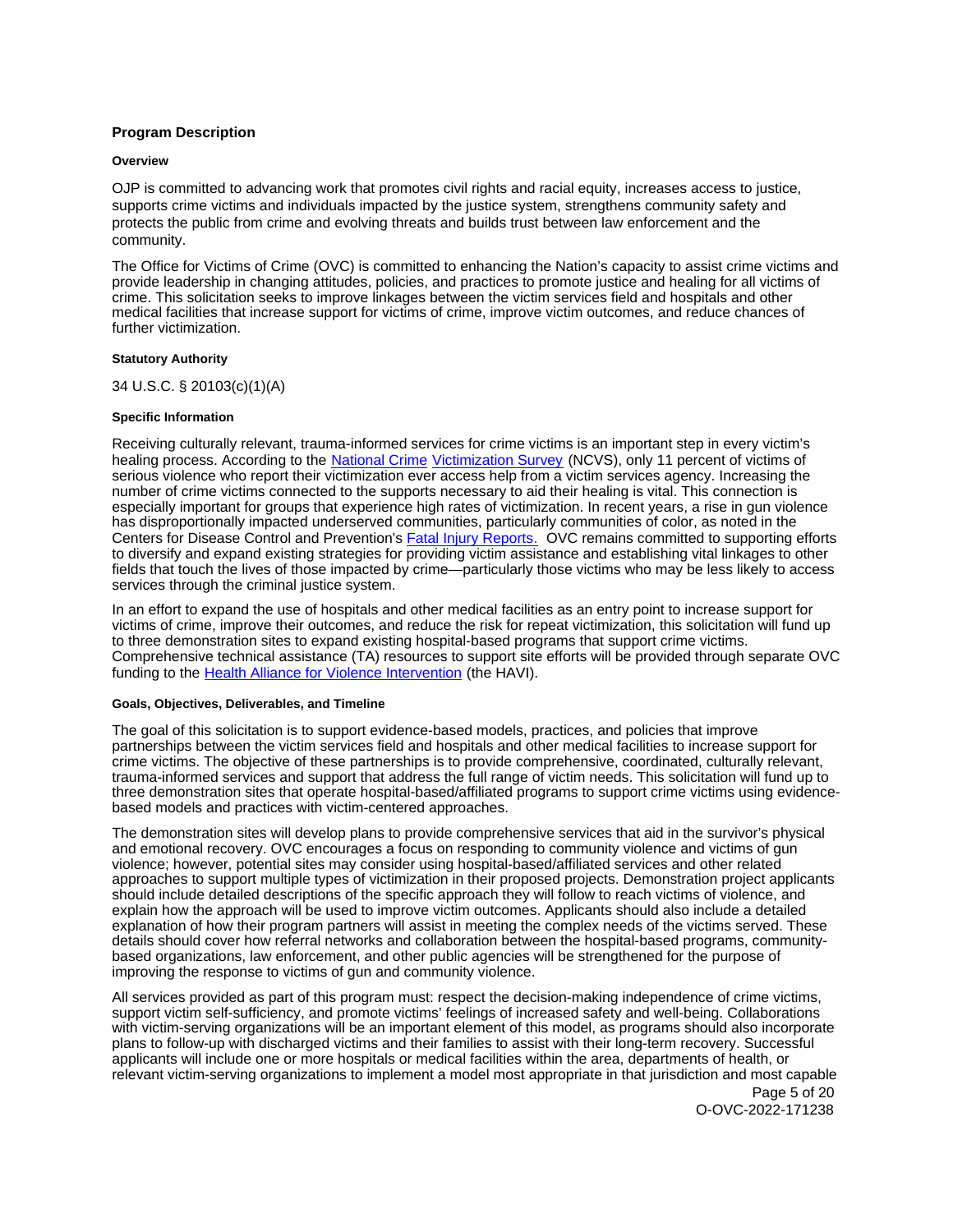of filling an unmet need.

Project activities could include the following:

- Creating trauma-informed services and support for survivors identified by program advocates, case managers, and other staff when entering hospital emergency departments and similar medical settings (e.g., urgent care facilities, clinics).
- Funding positions and training for hospital and program staff on the use of screening tools and other methods used to identify victimization and trauma.
- Conducting training for medical staff on the use of victim-centered, culturally relevant, trauma-informed approaches when working with survivors in hospital settings.
- Funding partnerships to expand the network of support services available to survivors in the surrounding community that are easily accessible for survivors.
- Use of multidisciplinary teams linked to hospitals to identify and address service gaps and barriers that improve participating agency responses to victims and create a seamless network of services for survivors.

The activities listed above are solely included as examples. Applicants are not limited to submitting proposals for these types of activities. Rather, applicants are encouraged to consider a variety of innovative solutions that apply approaches to improve outcomes for crime victims.

Applicants will be required to collaborate with a local research partner to support their work on the project and should budget at least \$25,000 per year to support the local evaluation of the project. Priority will be given to projects engaged in research-practitioner partnerships that will have a rigorous evaluation component that will contribute to program enhancements, filling gaps in knowledge, and bridge-building across these fields.

The local research entity must be a partner in the proposal, and a Memorandum of Understanding (MOU) between the applicant organization and the research entity must be included in the application. The role of the local research entity is to assist the site with identifying and documenting the use of evidence-based practices. The local research partner will help the site develop a logic model for the project to provide a graphical depiction of the logical relationships between the resources, activities, outputs, and outcomes of the program. **The research partner must be independent and not connected, directly or indirectly, to the applicant agency outside of the agreement for the implementation evaluation.** The MOU developed must explicitly allow the local research entity access to data that is important to the successful completion of the demonstration project. The proposal and budget must also clearly reflect the partnership of the researcher. Applicants are encouraged to explore a range of possible research partners, including those that reflect or have a connection to the primary communities intended to be served under the project.

In support of the implementation evaluation, the local research partner will work with the site, the HAVI, and OVC to refine criteria and plans for implementation policies and procedures. The local research entity will also be responsible for working with the site and its partners to determine appropriate data collection procedures and ensure the project is able to obtain the data necessary to complete the implementation/process evaluation.

The participating sites will work along with the HAVI to establish sustainability plans and information-sharing agreements to elevate vital health-related data on a jurisdictional level, as well as engage in cross-analysis of victimization and victim services information, and where possible and appropriate, other health-related data not often used by the victim assistance field. These efforts will yield vital learning and best practices around aligning currently disparate data collection efforts, and improving the overall ability of these fields to talk to one another.

# **Goals and Objectives**

Sites funded through this solicitation will engage in the following activities to meet the program goals and objectives:

- Identify or hire a project lead and formalize plans to coordinate and manage the proposed project.
- Identify potential program partners and develop or enhance letters of intent and MOUs to reflect roles, responsibilities, and commitments from partners.
- Devise plans to train staff from the project, hospital, and partner agencies (where appropriate) on the project itself, and on related victim-centered approaches.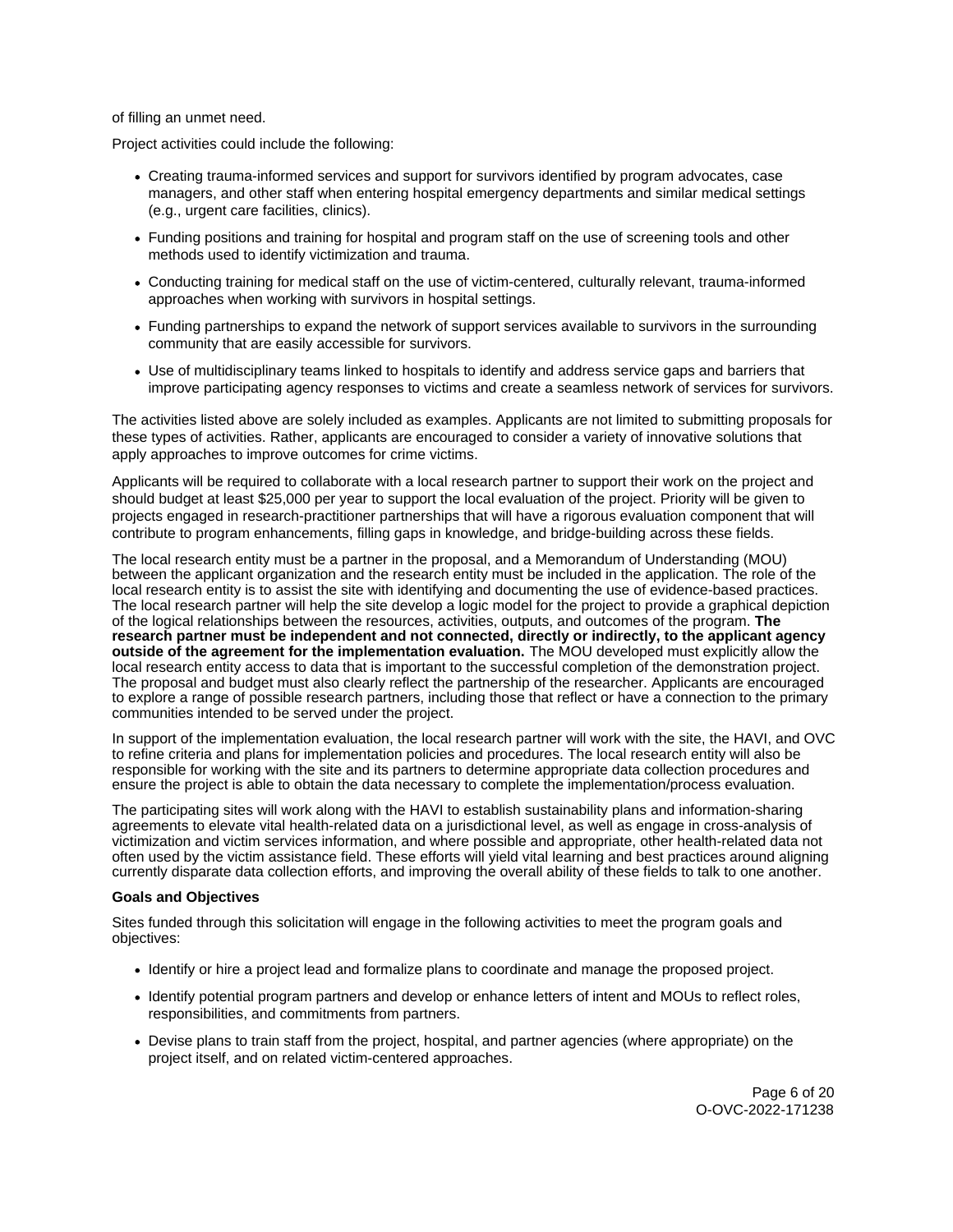- <span id="page-8-0"></span>Participate regularly in TTA activities offered by the HAVI.
- Work in conjunction with the HAVI and other demonstration sites to strengthen the proposed projects and develop plans to sustain their efforts.
- Develop a logic model to illustrate how the grantee will monitor and evaluate project performance.
- Partner with a local research entity to conduct a process and implementation evaluation of the project and identify and document the project's use of evidence-based practices and lessons learned.
- Conduct data collection and evaluation or action research activities to measure grant performance and generate internal improvements in service delivery and victim outcomes.

# **Deliverables**

Deliverables include the following:

- Submission of quarterly financial reports and semiannual progress reports in compliance with DOJ grant requirements.
- Participation in conferences and meetings hosted by the HAVI, OVC, and other partners, as requested by OVC.
- A final report that describes how the grantee implemented its project, including identification of project partners, areas of success, and lessons learned from program data collection and evaluation efforts or action research activities.

OVC will enter into a cooperative agreement with the successful demonstration project applicants to ensure involvement in key decisions and direction of the project. In furtherance of the goals and objectives described above, OVC's role in coordination will include the following:

- Reviewing nd approving major plans, including changes to such plans, and key decisions pertaining to project operations.
- Reviewing and approving major project-generated documents.
- Providing guidance on significant project plans and participating in project-related training events or meetings. (OVC will make final decision on the occurrence of any events, and review and approve meeting agendas).
- Selecting the participating demonstration project sites.

The Goals, Objectives, and Deliverables are directly related to the performance measures that show the completed work's results, as discussed in the Application and Submission Information section.

#### **Evidence-Based Programs or Practices**

OJP strongly encourages the use of data and evidence in policymaking and program development for criminal justice, juvenile justice, and crime victim services. For additional information and resources on evidence-based programs or practices, see the [OJP Grant Application Resource Guide.](https://www.ojp.gov/funding/apply/ojp-grant-application-resource-guide#evidence-based)

#### **Information Regarding Potential Evaluation of Programs and Activities**

OJP may conduct or support an evaluation of the programs and activities funded under this solicitation. For additional information, see the [OJP Grant Application Resource Guide](https://www.ojp.gov/funding/apply/ojp-grant-application-resource-guide#potential-evaluation) section entitled "Information Regarding Potential Evaluation of Programs and Activities."

# **OJP Priority Areas**

The Department of Justice is committed to advancing work that promotes civil rights and racial equity, increases access to justice, supports crime victims and individuals impacted by the justice system, strengthens community safety and protects the public from crime and evolving threats, and builds trust between law enforcement and the community.

> Page 7 of 20 O-OVC-2022-171238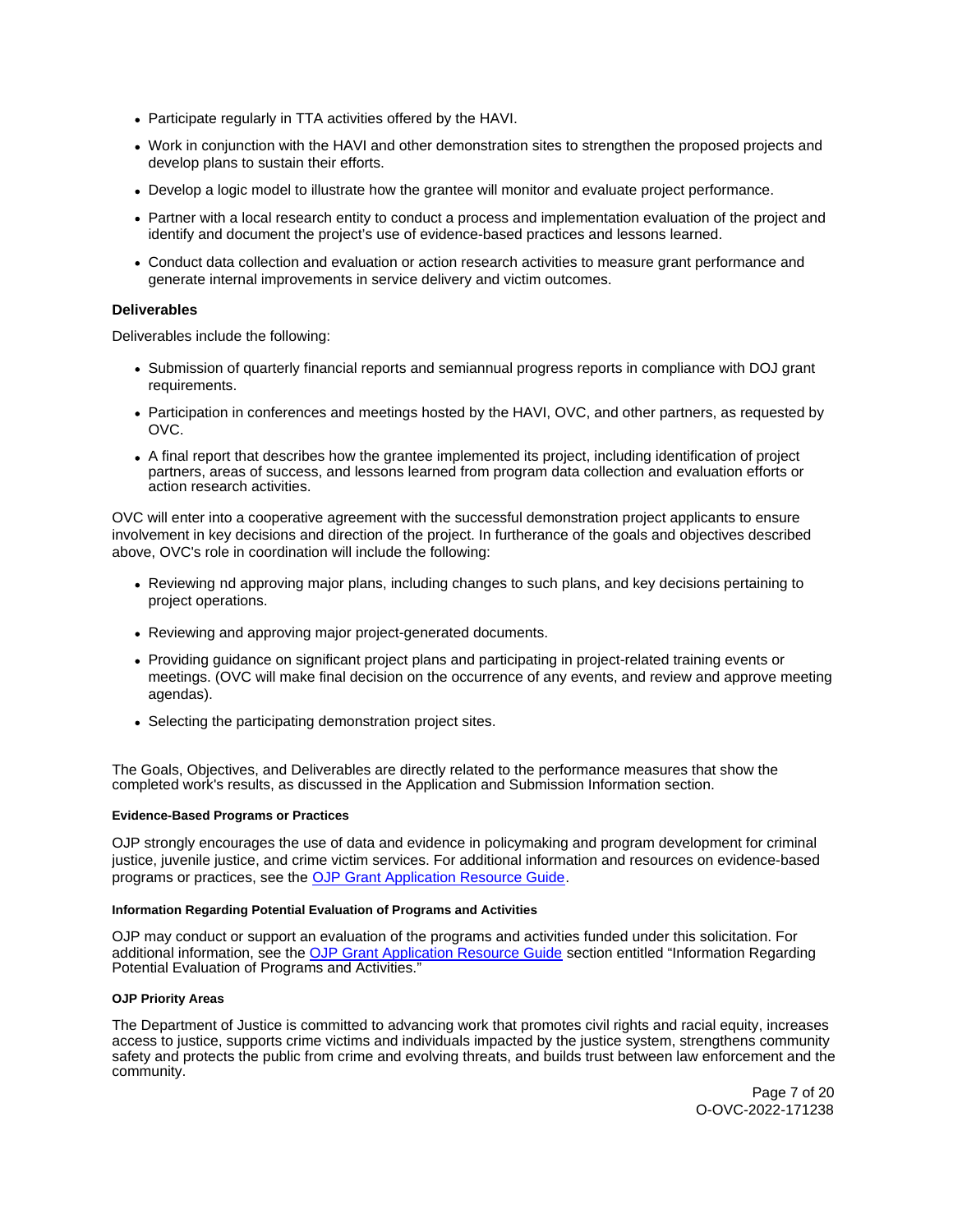<span id="page-9-0"></span>1. Priority Considerations Supporting Executive Order 13985, Advancing Racial Equity and Support for Underserved Communities Through the Federal Government

Consistent with this Executive Order, the term "underserved community" refers to a population sharing a particular characteristic, as well as a geographic community, that has been systematically denied a full opportunity to participate in aspects of economic, social, and civic life or whose members have been historically underserved, marginalized, and adversely affected by inequality. Such communities include, among others, Black people, Hispanics and Latino/a/e people, Native American and other Indigenous peoples of North America (including Alaska Natives, Eskimos, and Aleuts), Asian Americans, Native Hawaiians, and Pacific Islanders.

In support of Executive Order 13985, OJP will:

A. Give priority consideration to applications that include project(s) that will promote racial equity and the removal of barriers to access and opportunity for communities that have been historically underserved, marginalized, and adversely affected by inequality when making award decisions.

To receive this consideration, the applicant must describe how the proposed project(s) will address potential inequities and barriers to equal opportunity, and/or contribute to greater access to services for underserved and historically marginalized populations.

B. Give priority consideration to applicants that can demonstrate that their capabilities and competencies for implementing their proposed project(s) are enhanced because the applicant (or at least one proposed subrecipient that will receive at least 30% of the requested award funding, as demonstrated in the Budget Worksheet and Budget Narrative) identifies as a culturally specific organization. To receive this additional priority consideration, applicants applicants must describe how being a culturally specific organization (or funding the culturally specific subrecipient organization(s)) will enhance their ability to implement the proposed project(s) and should also specify which culturally specific populations are intended or expected to be served or to have their needs addressed under the proposed project(s).

Culturally specific organizations are defined for purposes of this solicitation as private nonprofit or tribal organizations primary purpose as a whole is to provide culturally specific services to, among others, Black people, Hispanics and Latino/a/e people, Native American and other Indigenous peoples of North America (including Alaska Natives, Eskimos, and Aleuts), Asian Americans, Native Hawaiians, and/or Pacific Islanders.

- 2. Priority Considerations Supporting [White House Community Violence Intervention Collaborative](https://www.whitehouse.gov/briefing-room/statements-releases/2022/02/16/readout-of-white-house-community-violence-intervention-collaborative-meeting-2/) (CVIC)
	- A. OVC will give priority consideration to programs connected to CVIC efforts in their jurisdictions. To receive this consideration, applicants must—
	- identify connection to the CVIC in the Program Abstract;
	- explain how program or site efforts will strengthen the local community violence intervention infrastructure and provide services to communities impacted by gun and community violence in the Program Narrative; and
	- submit at least one MOU/Letter of Intent from a lead partner involved in the local CVIC effort as an attachment to the application.

Note: Addressing these priority areas is one of many factors that OJP considers in making funding decisions. Receiving priority consideration for one or more priority areas is not a guarantee of an award.

#### **Federal Award Information**

#### **Solicitation Categories**

This solicitation does not include Solicitation Categories.

**Awards, Amounts and Durations** 

**Anticipated Number of Awards Anticipated Maximum Dollar Amount of Awards**  3 \$500,000.00

> Page 8 of 20 O-OVC-2022-171238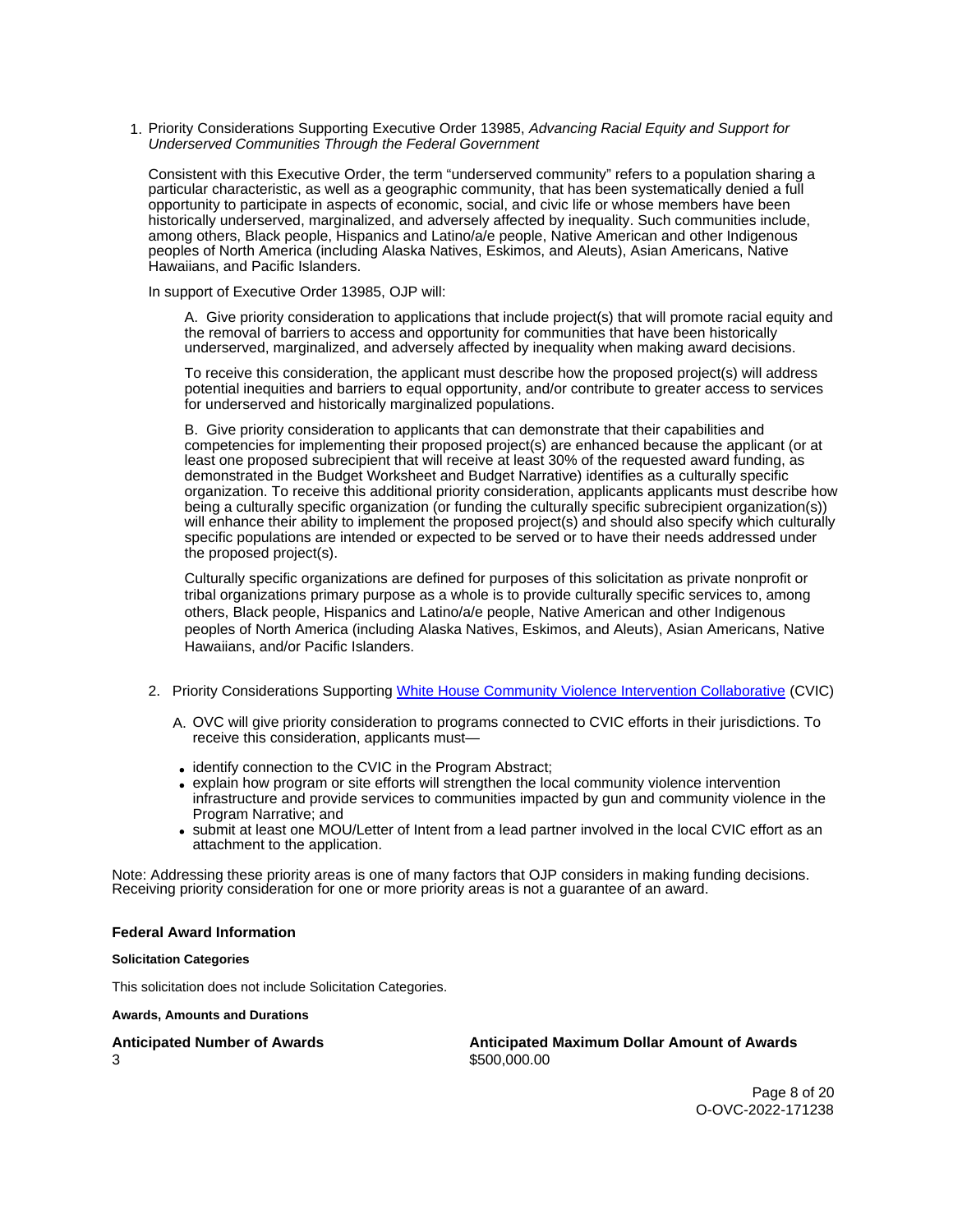10/1/22 12:00 AM 24

<span id="page-10-0"></span>**Period of Performance Start Date Period of Performance Duration (Months)** 

# **Anticipated Total Amount to be Awarded Under Solicitation**  \$1,500,000.00

#### **Continuation Funding Intent**

OVC may, in certain cases, provide additional funding in future years to awards made under this solicitation through continuation awards. OJP will consider, among other factors, OJP's strategic priorities, a recipient's overall management of the award, and the award-funded work's progress, when making continuation award decisions.

#### **Availability of Funds**

This solicitation, and awards (if any are made) under this solicitation, are subject to the availability of appropriated funds and to any modifications or additional requirements that may be imposed by the agency or by law. In addition, nothing in this solicitation is intended to, and does not, create any right or benefit, substantive or procedural, enforceable at law or in equity by any party against the United States, its departments, agencies, or entities, its officers, employees, or agents, or any other person.

#### **Types of Awards**

OVC expects to make awards under this solicitation as cooperative agreements, which provide for OJP to have substantial involvement in carrying out award activities. See the "Administrative, National Policy, and Other Legal Requirements" section of the [OJP Grant Application Resource Guide](https://www.ojp.gov/funding/apply/ojp-grant-application-resource-guide#administrative) for additional information.

#### **Financial Management and System of Internal Controls**

Award recipients and subrecipients (including recipients or subrecipients that are pass-through entities) must, as described in the Part 200 Uniform Requirements as set out at 2 C.F.R. 200.303, comply with standards for financial and program management. See the [OJP Grant Application Resource Guide](https://www.ojp.gov/funding/apply/ojp-grant-application-resource-guide#fm-internal-controls) for additional information.

#### **Cost Sharing or Matching Requirement**

This solicitation does not require a match.

#### **Pre-agreement Costs (also known as Pre-award Costs)**

See the [OJP Grant Application Resource Guide](https://www.ojp.gov/funding/apply/ojp-grant-application-resource-guide#pre-agreement-costs) information on Pre-agreement Costs (also known as Pre-award Costs).

#### **Limitation on Use of Award Funds for Employee Compensation: Waiver**

See the [OJP Grant Application Resource Guide](https://www.ojp.gov/funding/apply/ojp-grant-application-resource-guide#limitation-use-award) information on the Limitation on Use of Award Funds for Employee Compensation; Waiver.

# **Prior Approval, Planning, and Reporting of Conference/Meeting/Training Costs**

See the [OJP Grant Application Resource Guide](https://www.ojp.gov/funding/apply/ojp-grant-application-resource-guide#prior-approval) for information on Prior Approval, Planning, and Reporting of Conference/Meeting/Training Costs.

#### **Costs Associated with Language Assistance (if applicable)**

See the [OJP Grant Application Resource Guide](https://www.ojp.gov/funding/apply/ojp-grant-application-resource-guide#costs-associated) for information on Costs Associated with Language Assistance.

# **Eligibility Information**

Page 9 of 20 O-OVC-2022-171238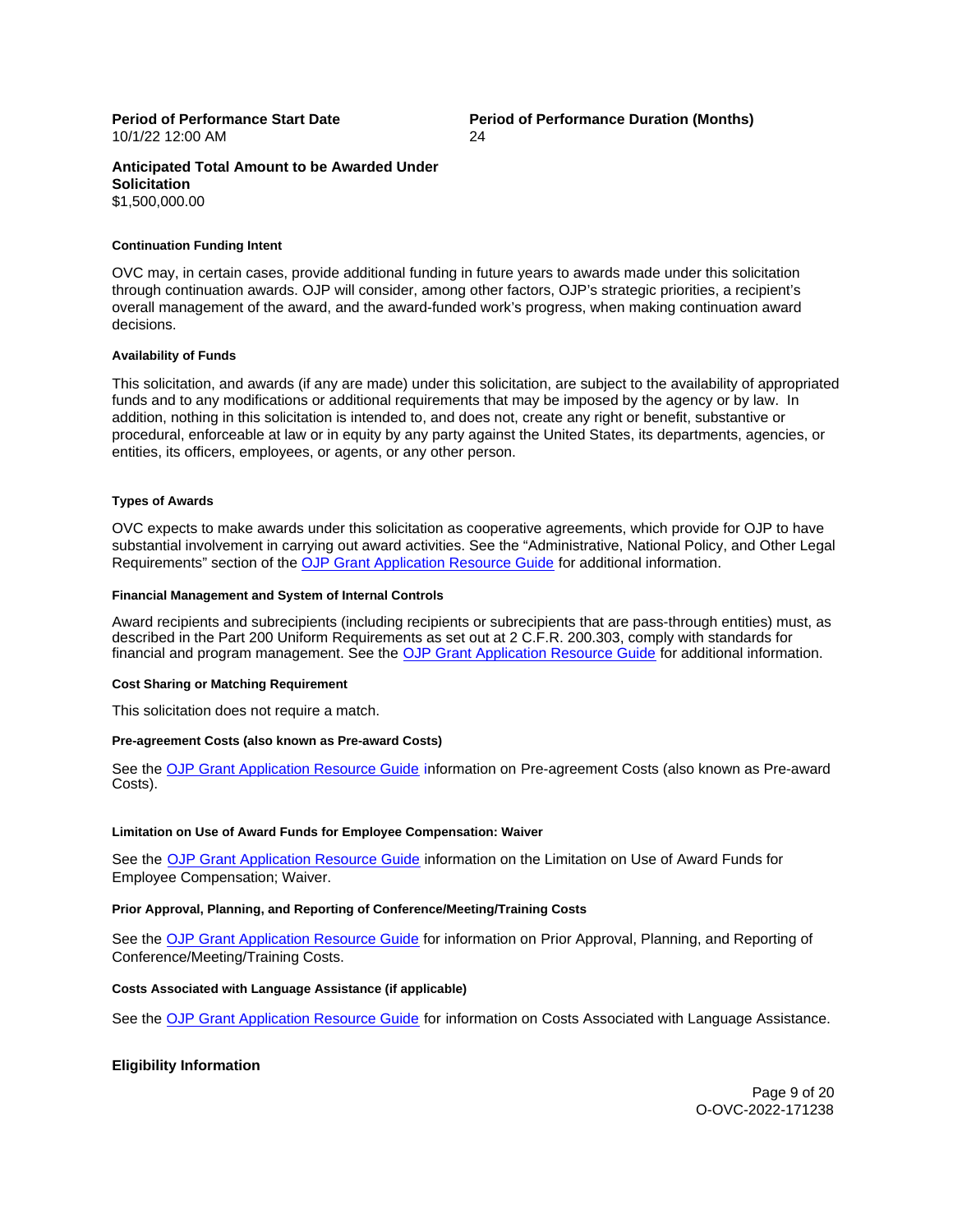<span id="page-11-0"></span>For eligibility information, see the solicitation cover page.

For information on cost sharing or match requirements, see the "Federal Award Information" section.

# **Application and Submission Information**

The following application elements **must** be included in the application to meet the basic minimum requirements to advance to peer review and receive consideration for funding:

- Proposal Abstract
- Proposal Narrative
- Budget Worksheet and Budget Narrative (Web-based Form) (The web-based form includes the budget details and the budget narrative.)

See the "Application Elements and Formatting Instructions" section of the [OJP Grant Application Resource Guide](https://www.ojp.gov/funding/apply/ojp-grant-application-resource-guide#application-elements)  for information on what happens to an application that does not contain all the specified elements or is nonresponsive to the scope of the solicitation.

# **Information to Complete the Application for Federal Assistance (SF-424)**

The SF-424 must be submitted in [Grants.gov](https://Grants.gov). The SF-424 is a required standard form used as a cover sheet for submission of pre-applications, applications, and related information. See the [OJP Grant Application Resource](https://www.ojp.gov/funding/apply/ojp-grant-application-resource-guide#complete-application)  [Guide](https://www.ojp.gov/funding/apply/ojp-grant-application-resource-guide#complete-application) for additional information on completing the SF-424.

In Section 8F of the SF-424, please include the name and contact information of the individual **who will complete the application in JustGrants**. JustGrants will use this information (email address) to assign the application to this user in JustGrants.

**Intergovernmental Review:** This solicitation ("funding opportunity") **is not** subject to [Executive Order 12372.](https://www.archives.gov/federal-register/codification/executive-order/12372.html) (In completing the SF-424, an applicant is to answer question 19 by selecting the response that the "Program is not covered by E.O. 12372.")

#### **Standard Applicant Information (JustGrants 424 and General Agency Information)**

The Standard Applicant Information section of the JustGrants application is pre-populated with the SF-424 data submitted in [Grants.gov.](https://Grants.gov) The applicant will need to review the Standard Applicant Information in JustGrants and make edits as needed. Within this section, the applicant will need to: add zip codes for areas affected by the project; confirm its Authorized Representative; and verify and confirm the organization's unique entity identifier, legal name, and address.

# **Proposal Abstract**

A proposal abstract (no more than 400 words) summarizing the proposed project, including the purpose of the project, primary activities, expected outcomes, the service area, intended beneficiaries and subrecipients (if known), will be completed in the JustGrants web-based form. This abstract should be written in the third person and will be made publicly available on the OJP website if the project is awarded.

#### **Proposal Narrative**

The proposal narrative should be submitted as an attachment in JustGrants. The attached document should be double-spaced, using a standard 12-point font; have no less than 1-inch margins; and should not exceed 25 pages. Pages should be numbered and submitted as an attachment. If the proposal narrative fails to comply with these length restrictions, OVC may consider such noncompliance in peer review and in final award decision.

Applicants should include detailed descriptions of the specific approach they will follow to reach victims of violence and explain how the approach will be used to improve victim outcomes. Applicants should also include a detailed explanation of how their program partners will assist in meeting the complex needs of the victims served. Successful applicants will offer an array of services to meet victim needs, including immediate supports such as safety planning, crisis intervention, referrals to community-based victim services (including crime victim compensation) and social services, victim advocacy, emotional support, grief counseling, and psycho-education

> Page 10 of 20 O-OVC-2022-171238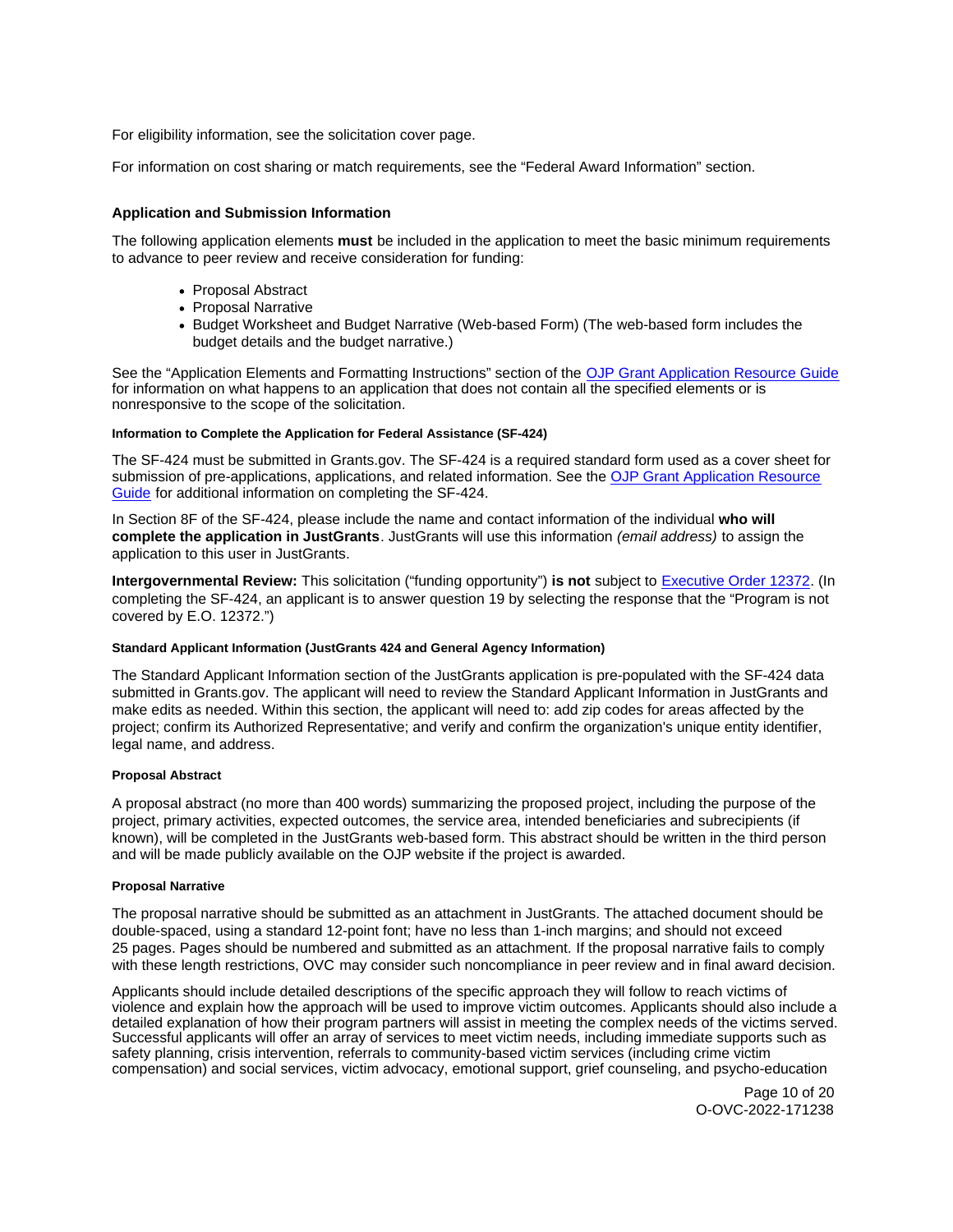on the effects of trauma on victims and their families.

The following sections must be included as part of the proposal narrative:

a. Statement of the Problem if research is involved

The statement of the problem must establish strong rationale for the project and provide a clear statement of how funding will support the project's value to the victim field by meeting the stated goals. Applicants should use data to provide evidence that the need for the effort exists and demonstrate the scope and size of the need. The statement of the problem must also make a convincing case that the project addresses a gap in existing resources and does not duplicate existing resources. If the applicant organization is receiving funding from any other sources to provide services and support for crime victims, or TA to support such projects, then the strategy must demonstrate how the OVC funding would leverage the other funding to enhance the response to victims.

# b. Project Design and Implementation

The project design and implementation plan must describe the project strategy and discuss how the strategy will address the identified problems to meet the goals and objectives. This section should detail how the project will link and leverage resources from program partners that address the complex, long-term issues of survivors and their families, such as substance abuse, health issues, joblessness, educational opportunities, and stable housing that may prevent victims from achieving stability, safety, and overall well-being. The applicant's strategy or project design must include the identification of a lead agency and a main point of contact within the lead agency to coordinate the effort. It must also contain a description of project phases, tasks, activities, staff responsibilities, interim deliverables, and final products. The project design and implementation section must include a time-task plan that delineates organizational responsibility for the activities to be completed and a schedule for the completion of the activities and the submission of finished products. In preparing the time-task plan, Gantt chart, or schedule, applicants should make certain that all project activities occur within the proposed project period. Applicants must include a logic model that graphically illustrates how the project's problems, goals, objectives, and design are interrelated, leading to anticipated outputs, performance measures, and outcomes. Sample logic models are available at [www.ojjdp.gov/grantees/pm/logic\\_models.html](www.ojjdp.gov/grantees/pm/logic_models.html). The applicant must submit the logic model as a separate attachment.

If the applicant is seeking priority consideration for Priority 1(A), it should address in this section how the proposed project(s) will promote racial equity and/or the removal of barriers to access and opportunity, and/or contribute to greater access to services, for communities that have been historically underserved, marginalized, and adversely affected by inequality.

If the applicant is seeking priority consideration for connections to the CVIC, it should explain how the program is connected to efforts in their jurisdiction to strengthen the local community violence intervention infrastructure and provide services to communities impacted by gun and community violence

#### c. Capabilities and Competencies

Applicants must demonstrate they have the expertise and organizational capacity to undertake an initiative successfully that involves significant collaboration with other agencies supporting the effort. Applicants must address the following items in this section:

- i. Explain the roles and responsibilities of the lead agency along with a plan for communicating with the multidisciplinary team, other agencies, and community partners. This discussion must describe the project's organizational structure and operations. A copy of the applicant's organizational chart must be submitted.
- ii. Identify a coordinator within the lead agency responsible for the operation and expansion of program efforts. This individual must be empowered to lead a multidisciplinary effort within a well-designed, staffsupported organizational structure that includes capacity to oversee programmatic and financial responsibilities.
- iii. Discuss any previous or current experience providing victim services, using multidisciplinary partnerships, balanced public health approaches, and data-driven strategies.
- iv. List personnel, in addition to the identified coordinator, responsible for managing and implementing the major stages of the project, and provide a description of the current and proposed professional staff members' unique qualifications that enable them to fulfill their responsibilities.

If the applicant is seeking priority consideration under Priority 1(B), it should describe within this section how

Page 11 of 20 O-OVC-2022-171238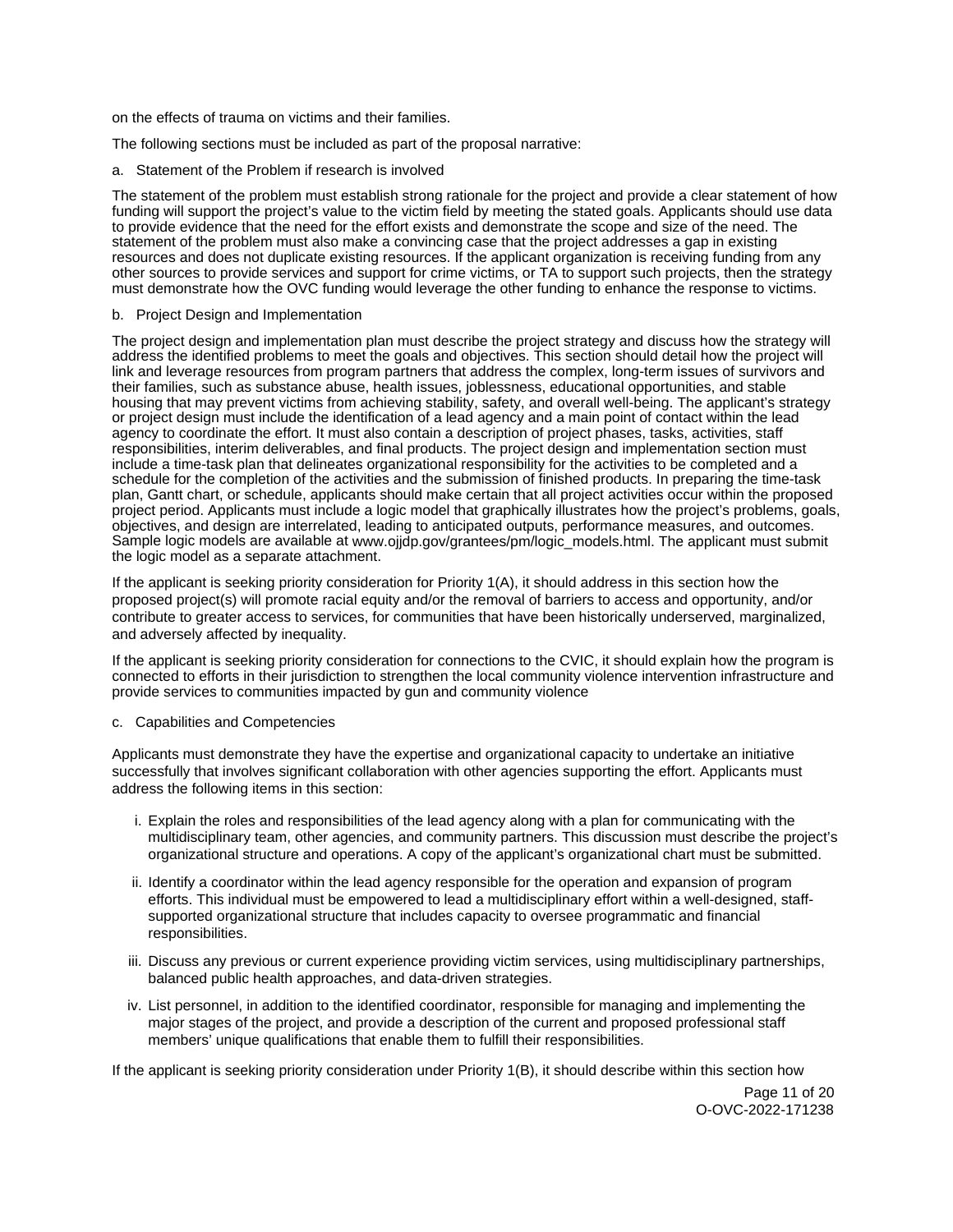<span id="page-13-0"></span>being a culturally specific organization (or funding a culturally specific subrecipient organization at a minimum of 30% of the project budget) will enhance its ability to implement the proposed project(s) and should also specify which culturally specific populations are intended or expected to be served or have their needs addressed under the proposed project(s).

d. Plan for Collecting the Data Required for this Solicitation's Performance Measures

This section must include the following information:

- 1. A plan for collecting all of the performance measures data required by this solicitation.
- 2. A description of the qualifications of the key staff who will be responsible for collecting data and reporting performance measures in JustGrants.

Note: Applicants are **not** required to submit performance data with the application. Rather, performance measure information is included as an alert that successful applicants will be required to submit performance data as part of each award's reporting requirements.

OJP will require each successful applicant to submit regular performance data that show the completed work's results. The performance data directly relate to the goals, objectives, and deliverables identified in the "Goals, Objectives, and Deliverables" discussion. Applicants can visit OJP's performance measurement page at [www.ojp.gov/performance](https://www.ojp.gov/performance) for an overview of performance measurement activities at OJP.

See a list of performance measure questions for this program in the "Performance Measures" section.

OVC will require award recipients to submit performance measure data in OVC's Online Performance Measurement Tool, and separately submit semi-annual performance reports and quarterly performance reports in JustGrants. OVC will provide further guidance on the post-award submission process, if selected for award.

# **Note on Project Evaluations**

An applicant that proposes to use award funds through this solicitation to conduct project evaluations must follow the guidance in the "Note on Project Evaluations" section in the [OJP Grant Application Resource Guide.](https://www.ojp.gov/funding/apply/ojp-grant-application-resource-guide#project-evaluations)

### **Goals, Objectives, Deliverables, and Timeline**

The applicant will submit the program's goals, objectives, deliverables and timelines in the JustGrants web-based form.

#### **Budget and Associated Documentation**

See below.

# **Budget Worksheet and Budget Narrative (Web-based Form)**

The applicant will complete the JustGrants web-based budget form. See the [OJP Grant Application Resource](https://www.ojp.gov/funding/apply/ojp-grant-application-resource-guide#budget-prep)  [Guide](https://www.ojp.gov/funding/apply/ojp-grant-application-resource-guide#budget-prep) for additional information.

If the applicant is seeking priority consideration under Priority 1(B) based on the identification of at least one proposed subrecipient as a culturally specific organization, the proposed funding for the subrecipient in the webbased budget form **must be a minimum of 30% of award funding.** 

The budget narrative must also describe how the activities that will be funded with the (minimum) 30% of award funding provided to the subrecipient **specifically relate to the priority consideration requested under Priority 1(B)** and described in the Capabilities and Competencies section of the application.

#### **Pre-Agreement Cost**

See the [OJP Grant Application Resource Guide](https://ojp.gov/funding/Apply/Resources/Grant-App-Resource-Guide.htm) for information on Pre-agreement Costs (also known as Preaward Costs).

> Page 12 of 20 O-OVC-2022-171238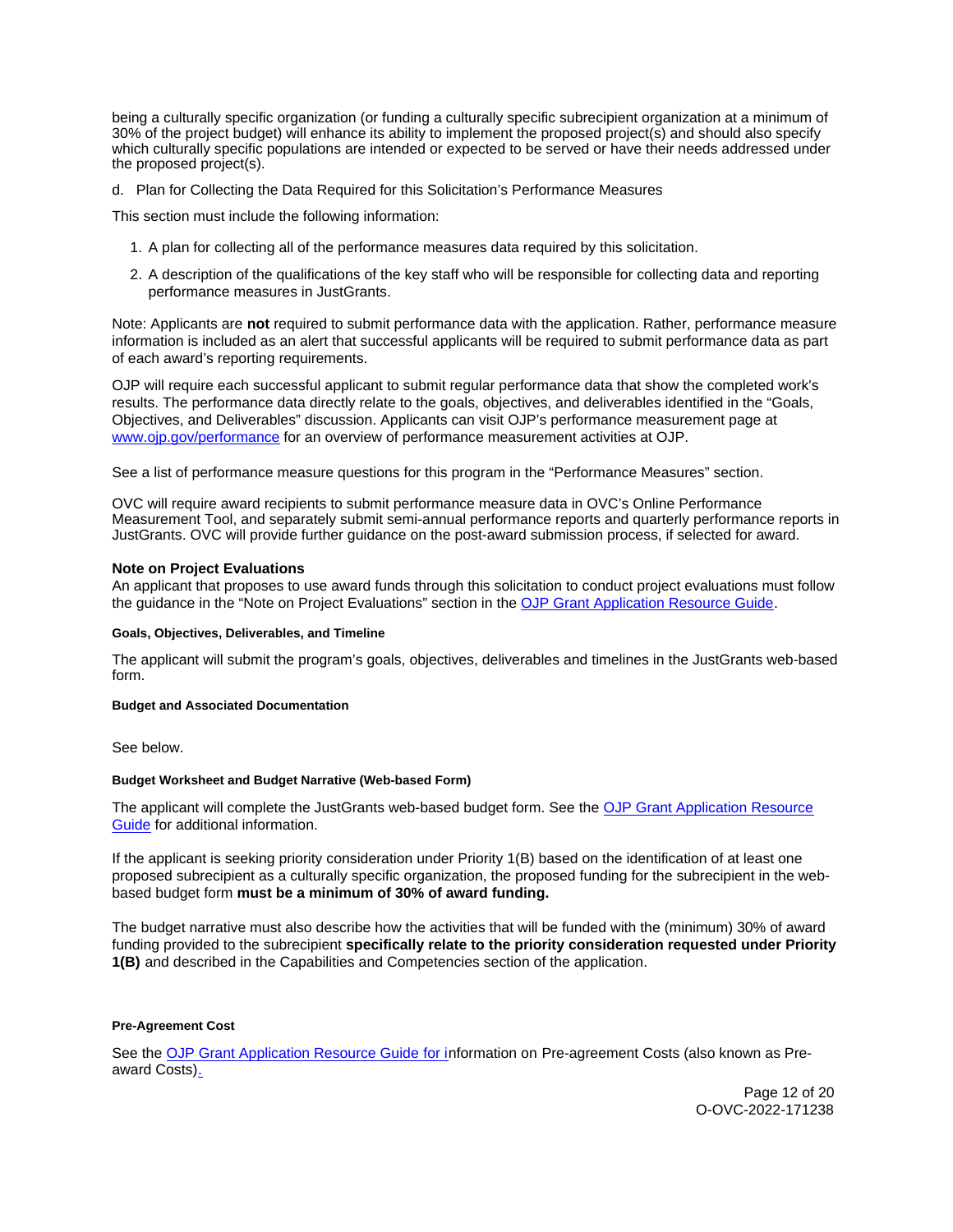### <span id="page-14-0"></span>**Indirect Cost Rate Agreement (if applicable)**

The applicant will submit its indirect cost rate agreement by uploading it as an attachment in JustGrants. See the [OJP Grant Application Resource Guide](https://www.ojp.gov/funding/apply/ojp-grant-application-resource-guide#indirect-cost) for additional information.

#### **Employee Compensation Waiver**

See the [OJP Grant Application Resource Guide](https://www.ojp.gov/funding/apply/ojp-grant-application-resource-guide#limitation-use-award) for information on the Limitation on Use of Award Funds for Employee Compensation; Waiver.

#### **Financial Management Questionnaire (including applicant disclosure of high-risk status)**

The applicant will download the questionnaire, complete it, and submit it by uploading it as an attachment in JustGrants. See the [OJP Grant Application Resource Guide](https://www.ojp.gov/funding/apply/ojp-grant-application-resource-guide#fm-internal-controls-questionnaire) for the link to the questionnaire and additional information.

# **Disclosure of Process Related to Executive Compensation**

This solicitation expressly modifies the OJP Grant Application Resource Guide by not incorporating its "Disclosure of Process Related to Executive Compensation" provisions. Applicants to this solicitation are not required to provide this disclosure.

#### **Memoranda of Understanding (MOUs) and Other Supportive Documents**

#### **MOUs or Letters of Intent**

Applicants should include, for each named partner, an MOU, Letter of Intent, or subcontract that confirms the partner's agreement to support the project through commitments of staff time, space, services, or other project needs. Applications submitted from two or more entities are encouraged to develop and submit signed MOUs or signed Letters of Intent that provide a detailed description of how the agencies will work together to meet project requirements.

Each MOU or Letter of Intent should include the following: (1) names of the organizations involved in the agreement; (2) scope of the direct service(s) and other work to be performed under the agreement; (3) duration of the agreement. Subcontracts, MOUs, or Letters of Intent should be submitted as one separate attachment to the application.

#### **Additional Application Components**

Applicants will attach the additional requested documentation in JustGrants.

#### **Curriculum Vitae or Resumes**

Provide resumes of key personnel.

#### **Tribal Authorizing Resolution**

An application in response to this solicitation may require inclusion of tribal authorizing documentation as an attachment. If applicable, the applicant will submit the tribal authorizing documentation by uploading it as an attachment in JustGrants. See the [OJP Grant Application Resource Guide](https://www.ojp.gov/funding/apply/ojp-grant-application-resource-guide#tribal-authorizing-resolution) for information on tribal authorizing resolutions.

#### **Timeline Form**

Include a timeline of the applicant's submission efforts (e.g., what date and time did the error occur, what date and time was action taken to resolve the issue and resubmit; and what date and time did support representatives respond).

> Page 13 of 20 O-OVC-2022-171238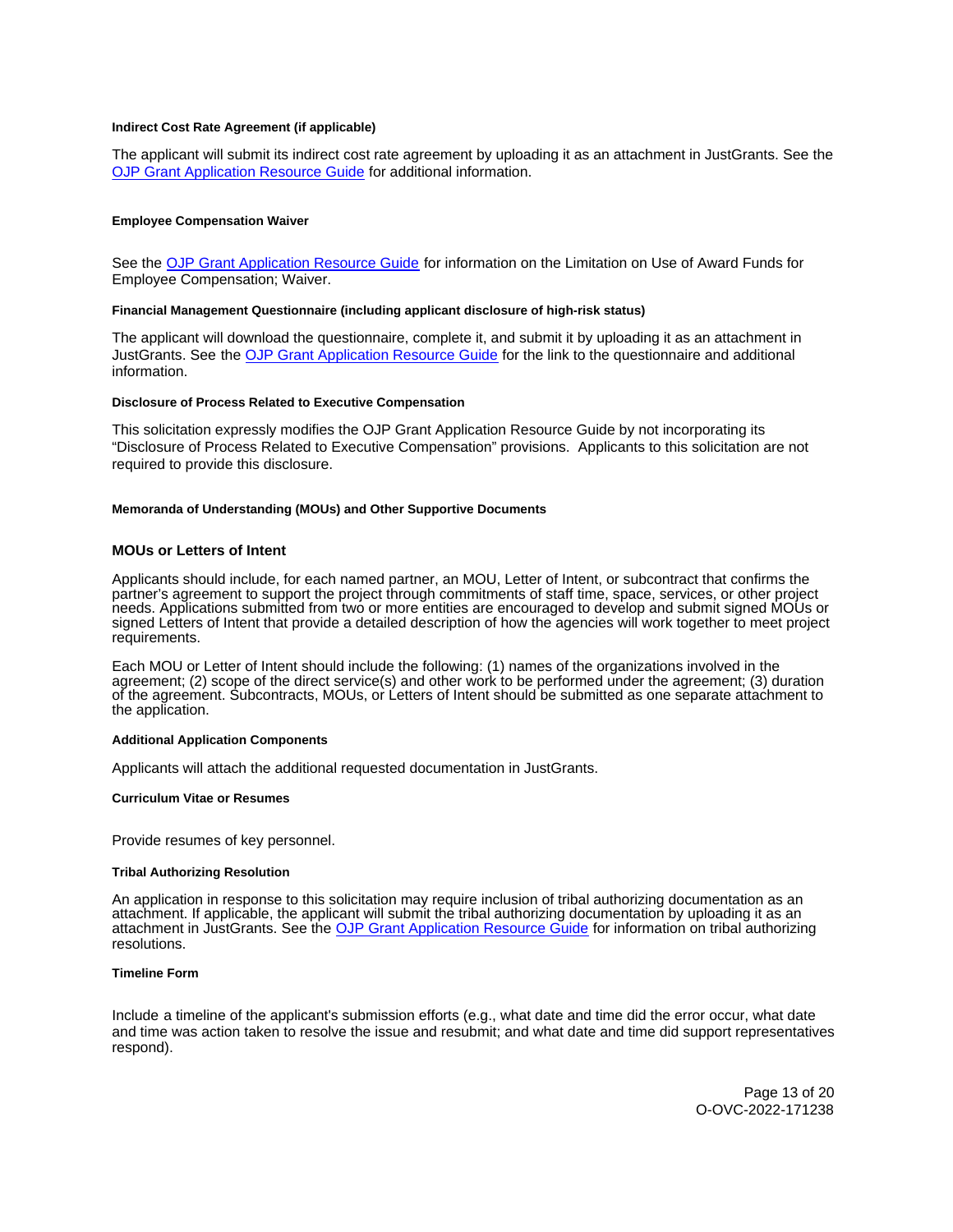#### <span id="page-15-0"></span>**Letters of Support**

# **MOUs or Letters of Intent**

Applicants should include, for each named partner, an MOU, Letter of Intent, or subcontract that confirms the partner's agreement to support the project through commitments of staff time, space, services, or other project needs. Applications submitted from two or more entities are encouraged to develop and submit signed MOUs or signed Letters of Intent that provide a detailed description of how the agencies will work together to meet project requirements.

Each MOU or Letter of Intent should include the following: (1) names of the organizations involved in the agreement; (2) scope of the direct service(s) and other work to be performed under the agreement; (3) duration of the agreement. Subcontracts, MOUs, or Letters of Intent should be submitted as one separate attachment to the application.

#### **Research and Evaluation Independence and Integrity Statement**

If an application proposes research (including research and development) and/or evaluation, the applicant must demonstrate research/evaluation independence and integrity, including appropriate safeguards, before it may receive award funds. The applicant will submit documentation of its research and evaluation independence and integrity by uploading it as an attachment in JustGrants. For additional information, see the [OJP Grant Application Resource Guide.](https://www.ojp.gov/funding/apply/ojp-grant-application-resource-guide#research-evaluation)

#### **Privacy Certificate**

#### **Freedom of Information and Privacy Act (5 U.S.C. 552 and 5 U.S.C. 552a)**

**See the [OJP Grant Application Resource Guide](https://ojp.gov/funding/Apply/Resources/Grant-App-Resource-Guide.htm) for information on the Freedom of Information and Privacy Act (5 U.S.C. 552 and 5 U.S.C. 552a).** 

#### **Disclosures and Assurances**

The applicant will address the following disclosures and assurances.

#### **Disclosure of Lobbying Activities**

Complete and submit the SF-LLL in [Grants.gov.](https://Grants.gov) See the [OJP Grant Application Resource Guide](https://www.ojp.gov/funding/apply/ojp-grant-application-resource-guide#disclosure-lobby) for additional information.

#### **DOJ Certified Standard Assurances**

Review and accept the DOJ Certified Standard Assurances in JustGrants. See the [OJP Grant Application](https://www.ojp.gov/funding/apply/ojp-grant-application-resource-guide#administrative)  [Resource Guide](https://www.ojp.gov/funding/apply/ojp-grant-application-resource-guide#administrative) for additional information.

#### **Applicant Disclosure of Duplication in Cost Items**

Complete the JustGrants web-based Applicant Disclosure of Duplication in Cost Items form. See the [OJP Grant](https://www.ojp.gov/funding/apply/ojp-grant-application-resource-guide#applicant-disclosure-pending-applications)  [Application Resource Guide](https://www.ojp.gov/funding/apply/ojp-grant-application-resource-guide#applicant-disclosure-pending-applications) for additional information.

# **DOJ Certifications Regarding Lobbying; Debarment, Suspension and Other Responsibility Matters; and Drug-Free Workplace Requirements**

Review and accept the DOJ Certified Certifications Regarding Lobbying; Debarment, Suspension and Other Responsibility Matters; Drug-Free Workplace Requirements; Law Enforcement and Community Policing in JustGrants. See the [OJP Grant Application Resource Guide](https://www.ojp.gov/funding/apply/ojp-grant-application-resource-guide#administrative) for additional information.

#### **Applicant Disclosure and Justification – DOJ High Risk Grantees (if applicable)**

If applicable, submit the DOJ High Risk Disclosure and Justification as an attachment in JustGrants. A DOJ High Risk Grantee is an award recipient that has received a DOJ High Risk designation based on a documented history of unsatisfactory performance, financial instability, management system or other internal control deficiencies, or noncompliance with award terms and conditions on prior awards, or that is otherwise not

> Page 14 of 20 O-OVC-2022-171238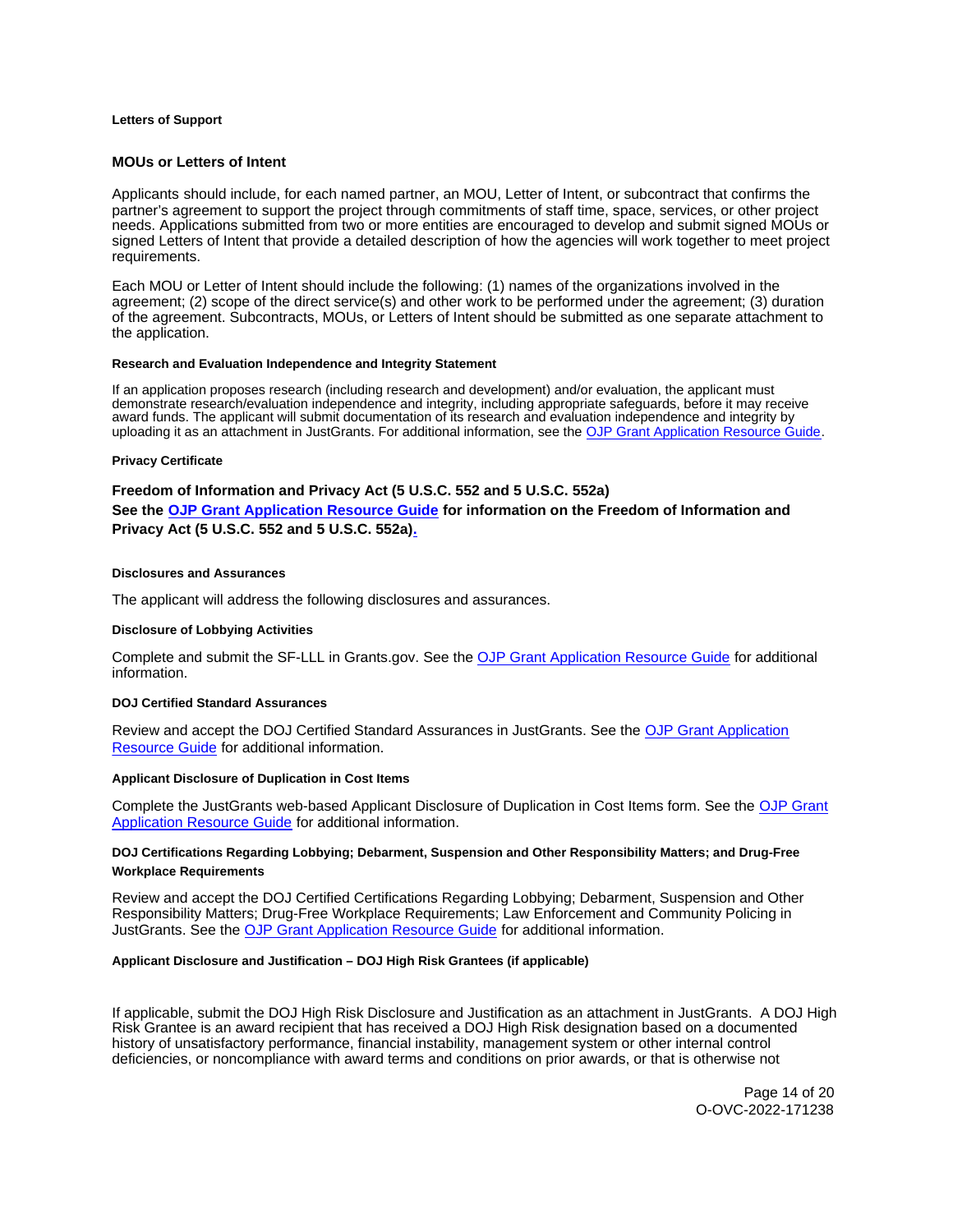<span id="page-16-0"></span>responsible. See the [OJP Grant Application Resource Guide](https://www.ojp.gov/funding/apply/ojp-grant-application-resource-guide) for additional information.

# **How to Apply**

Step 1: The applicant must submit the **SF-424** and **SF-LLL** in [Grants.gov](https://Grants.gov) at [https://www.grants.gov/web/grants/register.html.](https://www.grants.gov/web/grants/register.html)

Step 2: The applicant must then submit the **full application,** including attachments, in JustGrants in [JustGrants.usdoj.gov.](https://justicegrants.usdoj.gov/)

For additional information, see the "How to Apply" section in the [OJP Grant Application Resource Guide](https://www.ojp.gov/funding/apply/ojp-grant-application-resource-guide#apply) and the [DOJ Application Submission Checklist.](https://justicegrants.usdoj.gov/sites/g/files/xyckuh296/files/media/document/appln-submission-checklist.pdf)

# **Submission Dates and Time**

The **SF-424 and the SF-LLL** must be submitted in [Grants.gov](https://Grants.gov) by 11:59 p.m. eastern time on June 8, 2022.

The **full application** must be submitted in JustGrants by 8:59 p.m. eastern time on June 15, 2022.

OJP urges applicants to submit their [Grants.gov](https://Grants.gov) and JustGrants submissions prior to the due dates to allow sufficient time to correct errors and resubmit by the submission deadlines if a rejection notification is received. To be considered timely, the **full application** must be submitted in JustGrants by the JustGrants application deadline.

# **Experiencing Unforeseen Technical Issues**

An applicant that experiences unforeseen SAM.gov, [Grants.gov,](https://Grants.gov) or JustGrants technical issues beyond its control that prevent application submission by the deadline, must demonstrate all efforts in requesting technical support in order to submit an application by the deadline. Technical support is available via phone and email to the applicable SAM.gov, [Grants.gov,](https://Grants.gov) or JustGrants support centers or service desks in which an applicant received a ticket number for resolution. If an applicant misses a deadline due to unforeseen technical difficulties, the applicant may request a waiver to submit an application after the deadline. Note: if an applicant does not submit all the required [Grants.gov](https://Grants.gov) forms by the [Grants.gov](https://Grants.gov) deadline, the applicant will not be able to proceed to the JustGrants portion of the application process.

An applicant experiencing technical difficulties with the following systems must contact the associated support desk indicated below to report the technical issue and receive a tracking number:

- [Grants.gov](https://Grants.gov) contact the [Grants.gov Customer Support Hotline](https://www.grants.gov/web/grants/support.html)
- SAM.gov contact the [SAM Help Desk \(Federal Service Desk\)](https://www.fsd.gov/gsafsd_sp)
- JustGrants contact the JustGrants Support Desk at [JustGrants.Support@usdoj.gov](mailto:JustGrants.Support@usdoj.gov) or 833–872–5175

An applicant requesting a waiver to submit a late application must document their request for technical assistance in an email to the OJP Response Center at [grants@ncjrs.gov](file:///C:/Users/local_Yehj/INetCache/Content.Outlook/20U4XBR7/grants@ncjrs.gov) **within 24 hours after the application deadline** to request approval to submit its application after the deadline. If an applicant has technical issues with [Grants.gov,](https://Grants.gov) the applicant must contact the OJP Response Center within 24 hours of the [Grants.gov](https://Grants.gov) deadline to request approval to submit after the deadline. However, waiver requests will not be reviewed until after the JustGrants deadline to allow time for all waivers to be submitted. Waiver requests to submit after the submission deadline must:

- Describe the technical difficulties experienced;
- Include a timeline of the applicant's submission efforts (e.g., what date and time did the error occur, what date and time was action taken to resolve the issue and resubmit; and what date and time did support representatives respond)
- Include an attachment(s) of the complete grant application and all required documentation and material; and
- Include the applicant's Unique Entity Identifier (UEI), any applicable SAM.gov tracking number(s), and [Grants.gov](https://Grants.gov) Help Desk and JustGrants Support Desk Ticket Numbers.

OJP will review each request for late submission and required supporting documentation and notify the applicant whether the request has been approved or denied. For more details on the waiver process, OJP encourages

> Page 15 of 20 O-OVC-2022-171238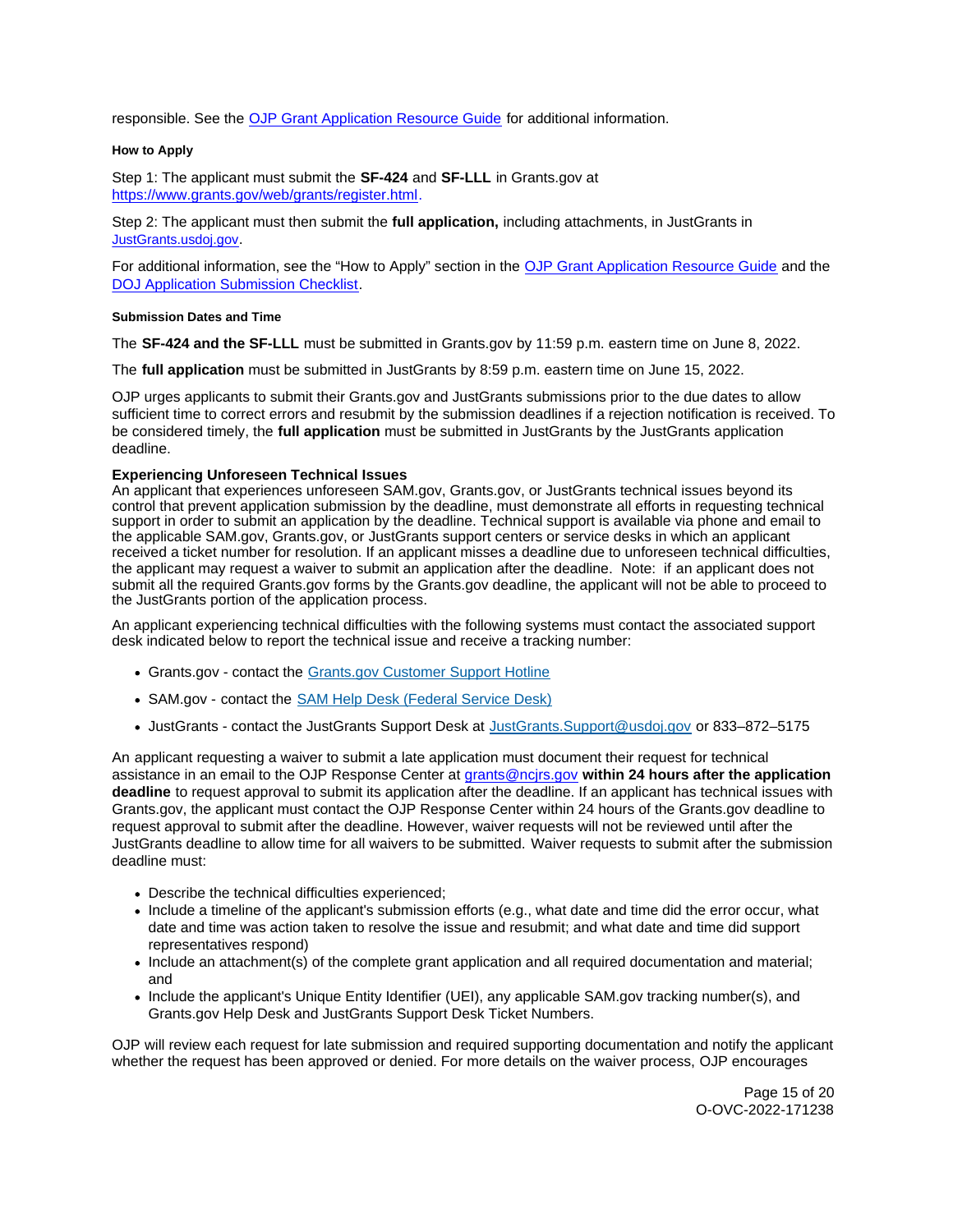<span id="page-17-0"></span>applicants to review the "Experiencing Unforeseen Technical Issues" section in the [OJP Grant Application](https://www.ojp.gov/funding/apply/ojp-grant-application-resource-guide#experiencing-unforeseen-technical-issues)  [Resource Guide](https://www.ojp.gov/funding/apply/ojp-grant-application-resource-guide#experiencing-unforeseen-technical-issues).

# **Application Review Information**

# **Review Criteria**

# **a. Merit Review Criteria**

Applications that meet the basic minimum requirements will be evaluated by peer reviewers. Applications will be evaluated on how the proposed project/program addresses the following criteria:

- 1. Statement of the Problem/Description of the Issue (15%) evaluate the applicant's understanding of the program/issue to be addressed.
- 2. Project Design and Implementation (40%) evaluate the adequacy of the proposal, including the goals, objectives, timelines, milestones, and deliverables.
- 3. Capabilities and Competencies (25%) evaluate the administrative and technical capacity of the applicant to successfully accomplish the goals and objectives.
- 4. Plan for Collecting the Data Required for this Solicitation's Performance Measures (5%) evaluate the applicant's understanding of the performance data reporting requirements and the plan for collecting the required data.
- 5. Budget (10%) evaluate for completeness, cost effectiveness, and allowability (e.g., reasonable, allocable, and necessary for project activities).
- 6. Other attachments (5%) evaluate the content of MOUs, letters of intent, organizational chart, and resumes supporting the application.

#### **b. Other Review Criteria/Factors**

Other important considerations for OVC include geographic diversity, strategic priorities (specifically including, but not limited to, those priority areas already mentioned), available funding, past performance, and the extent to which the Budget Worksheet and Budget Narrative (web-based form) accurately explain project costs that are reasonable, necessary, and otherwise allowable under federal law and applicable federal cost principles.

### **Review Process**

Applications submitted under this solicitation that meet the basic minimum requirements, will be evaluated for technical merit by a peer review panel(s) in accordance with OJP peer review policy and procedures using the stated review criteria listed above.

OJP screens applications to ensure they meet the basic minimum requirements prior to conducting the peer review. Although specific requirements may vary, the following are common requirements applicable to all OJP solicitations:

- The application must be submitted by an eligible type of applicant.
- The application must request funding within programmatic funding constraints (if applicable).
- The application must be responsive to the scope of the solicitation.
- The application must include all items necessary to meet the basic minimum requirements.

Pursuant to the Part 200 Uniform Requirements, before award decisions are made, OJP also reviews information related to the degree of risk posed by the applicant. Among other things to help assess whether an applicant with one or more prior federal awards has a satisfactory record with respect to performance, integrity, and business

> Page 16 of 20 O-OVC-2022-171238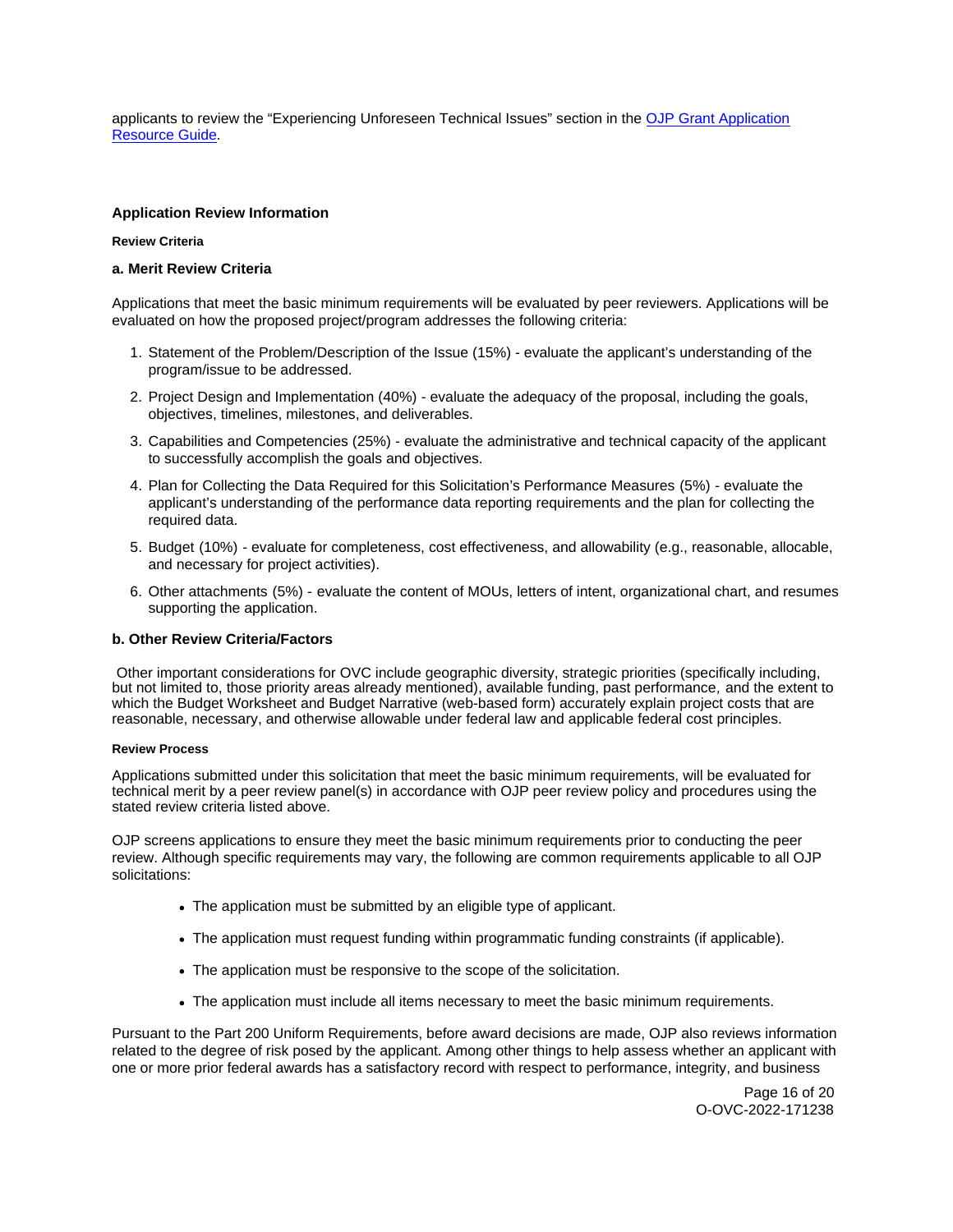<span id="page-18-0"></span>ethics, OJP checks whether the applicant is listed in SAM as excluded from receiving a federal award.

In addition, if OJP anticipates that an award will exceed \$250,000 in federal funds, OJP also must review and consider any information about the applicant that appears in the non-public segment of the integrity and performance system accessible through SAM (currently, the Federal Awardee Performance and Integrity Information System, FAPIIS).

**Important note on FAPIIS:** An applicant may review and comment on any information about itself that currently appears in FAPIIS and was entered by a federal awarding agency. OJP will consider such comments by the applicant, in addition to the other information in FAPIIS, in its assessment of the risk posed by the applicant.

Absent explicit statutory authorization or written delegation of authority to the contrary, all final award decisions will be made by the Assistant Attorney General, who may consider not only peer review ratings and OVC recommendations, but also other factors as indicated in this section.

### **Federal Award Administration Information**

#### **Federal Award Notices**

See the [OJP Grant Application Resource Guide](https://www.ojp.gov/funding/apply/ojp-grant-application-resource-guide#federal-award-notices) for information on award notifications and instructions.

#### **Administrative, National Policy, and Other Legal Requirements**

If selected for funding, in addition to implementing the funded project consistent with the OJP-approved application, the recipient must comply with all award conditions and all applicable requirements of federal statutes and regulations, including the applicable requirements referred to in the assurances and certifications executed in connection with award acceptance. For additional information on these legal requirements, see the "Administrative, National Policy, and Other Legal Requirements" section in the [OJP Grant Application Resource](https://www.ojp.gov/funding/apply/ojp-grant-application-resource-guide#administrative)  [Guide.](https://www.ojp.gov/funding/apply/ojp-grant-application-resource-guide#administrative)

#### **Information Technology (IT) Security Clauses**

An application in response to this solicitation may require inclusion of information related to information technology security. See the [OJP Grant Application Resource Guide](https://www.ojp.gov/funding/apply/ojp-grant-application-resource-guide#information-technology) for information on information technology security.

# **General Information about Post-Federal Award Reporting Requirements**

In addition to the deliverables described in the "Program Description" section, all award recipients under this solicitation will be required to submit certain reports and data.

Required reports. Award recipients typically must submit quarterly financial reports, semi-annual progress reports, quarterly performance reports, final financial and performance reports, and, if applicable, an annual audit report in accordance with the Part 200 Uniform Requirements or specific award conditions.

See the [OJP Grant Application Resource Guide](https://www.ojp.gov/funding/apply/ojp-grant-application-resource-guide#general-information) for additional information on specific post-award reporting requirements, including performance measure data.

#### **Federal Awarding Agency Contact(s)**

For OJP contact(s), see the solicitation cover page.

For contact information for [Grants.gov](https://Grants.gov), see the solicitation cover page.

For contact information for JustGrants, see the solicitation cover page.

# **Other Information**

**Freedom of Information and Privacy Act (5 U.S.C. 552 and 5 U.S.C. 552a)** 

See the [OJP Grant Application Resource Guide](https://www.ojp.gov/funding/apply/ojp-grant-application-resource-guide#foia) for information on the Freedom of Information and Privacy Act (5

Page 17 of 20 O-OVC-2022-171238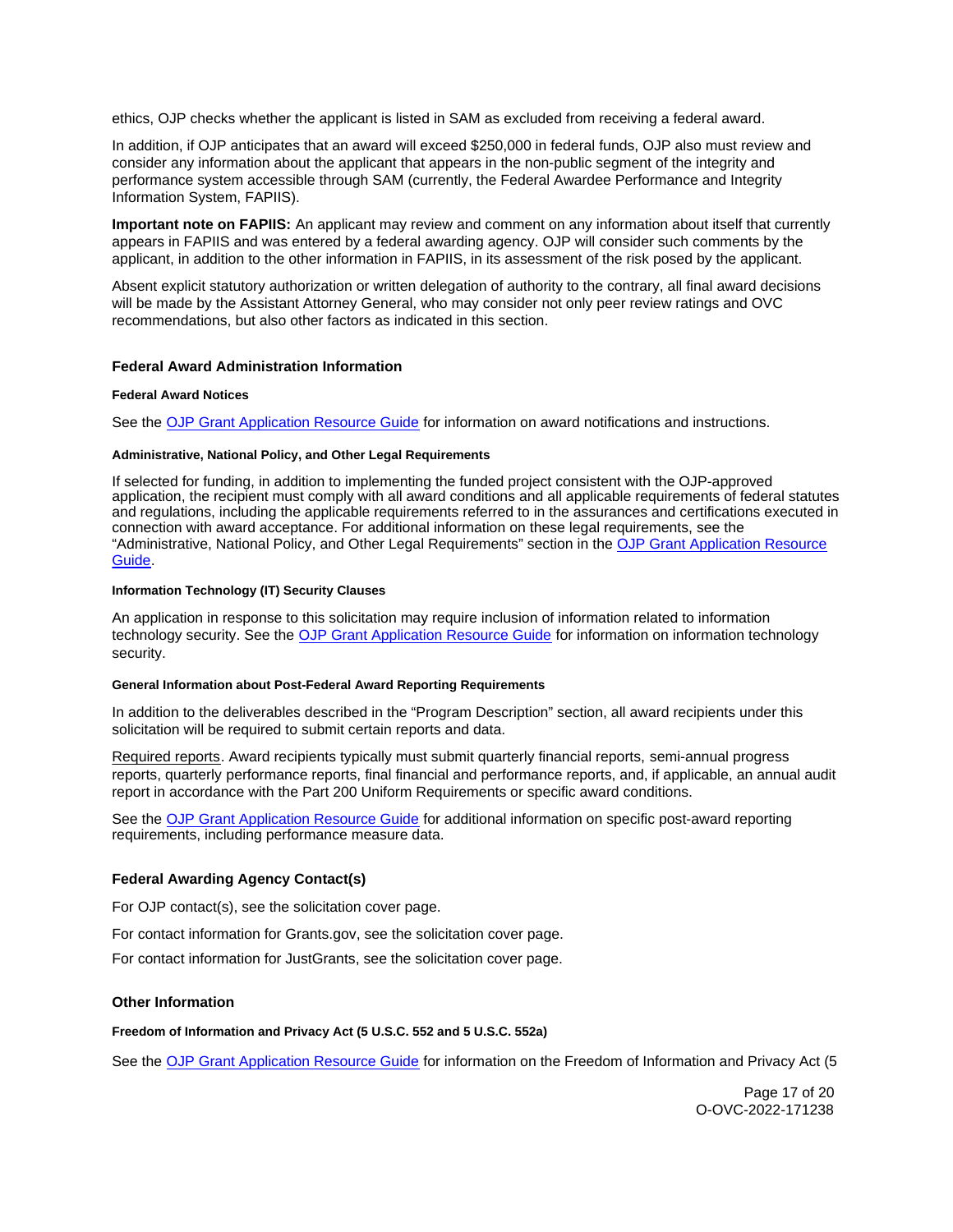# <span id="page-19-0"></span>U.S.C. 552 and 5 U.S.C. 552a).

# **Provide Feedback to OJP**

See the [OJP Grant Application Resource Guide](https://www.ojp.gov/funding/apply/ojp-grant-application-resource-guide#feedback) for information on how to provide feedback to OJP.

#### **Performance Measures**

A list of performance measure questions for this project can be found here:

[https://www.ovc.gov/grants/pdftxt/TVS-questionnaire.pdf.](https://www.ovc.gov/grants/pdftxt/TVS-questionnaire.pdf) Award recipients under this solicitation will be required to complete the following sections, including any relevant shared measures.

- I. Training
- V. Collaborative Partnerships
- VII. Victim Services

# **Application Checklist**

# **OVC FY 2022 Advancing Hospital-Based Victim Services**

This application checklist has been created as an aid in developing an application. The [DOJ Application](https://justicegrants.usdoj.gov/sites/g/files/xyckuh296/files/media/document/appln-submission-checklist.pdf)  [Submission Checklist](https://justicegrants.usdoj.gov/sites/g/files/xyckuh296/files/media/document/appln-submission-checklist.pdf) is another resource.

# **What an Applicant Must Do:**

Prior to registering in [Grants.gov](https://Grants.gov):

• Confirm your Entity's [System Award Management \(SAM\)](https://sam.gov/SAM/) Registration Information (see OJP Grant [Application Resource Guide\)](https://www.ojp.gov/funding/apply/ojp-grant-application-resource-guide#apply)

To register in [Grants.gov](https://Grants.gov):

- Acquire an AOR and a [Grants.gov](https://Grants.gov) username and password (see OJP Grant Application Resource [Guide\)](https://www.ojp.gov/funding/apply/ojp-grant-application-resource-guide#apply)
- Acquire AOR confirmation from the E-Business Point of Contact (E-Biz POC) (see OJP Grant [Application Resource Guide\)](https://www.ojp.gov/funding/apply/ojp-grant-application-resource-guide#apply)

### To find the funding opportunity:

- Search for the funding opportunity in [Grants.gov](https://Grants.gov) using the opportunity number, Assistance Listing or keyword(s)
- Access the funding opportunity and application package (see Step 7 in the [OJP Grant Application](https://www.ojp.gov/funding/apply/ojp-grant-application-resource-guide#apply)  [Resource Guide\)](https://www.ojp.gov/funding/apply/ojp-grant-application-resource-guide#apply)
- Sign up for [Grants.gov](https://Grants.gov) email [notifications](https://www.grants.gov/web/grants/manage-subscriptions.html) (optional) (see [OJP Grant Application Resource Guide\)](https://www.ojp.gov/funding/apply/ojp-grant-application-resource-guide#apply)
- Read Important Notice: Applying for Grants in Grants.gov
- Read OJP policy and guidance on conference approval, planning, and reporting available at [ojp.gov/financialguide/DOJ/PostawardRequirements/chapter3.10a.htm](https://ojp.gov/financialguide/DOJ/PostawardRequirements/chapter3.10a.htm) (see [OJP Grant Application](https://www.ojp.gov/funding/apply/ojp-grant-application-resource-guide#prior-approval)  [Resource Guide](https://www.ojp.gov/funding/apply/ojp-grant-application-resource-guide#prior-approval)

#### **Overview of Post-Award Legal Requirements:**

• Review the "Overview of Legal Requirements Generally Applicable to OJP Grants and Cooperative [Agreements - FY 2022 Awards"](https://www.ojp.gov/funding/explore/legal-overview-awards) in the [OJP Funding Resource Center.](https://www.ojp.gov/funding/explore/legal-overview-awards)

### **Review Scope Requirement:**

The federal amount requested is within the allowable limit(s) of \$500,000.

# **Review Eligibility Requirement:**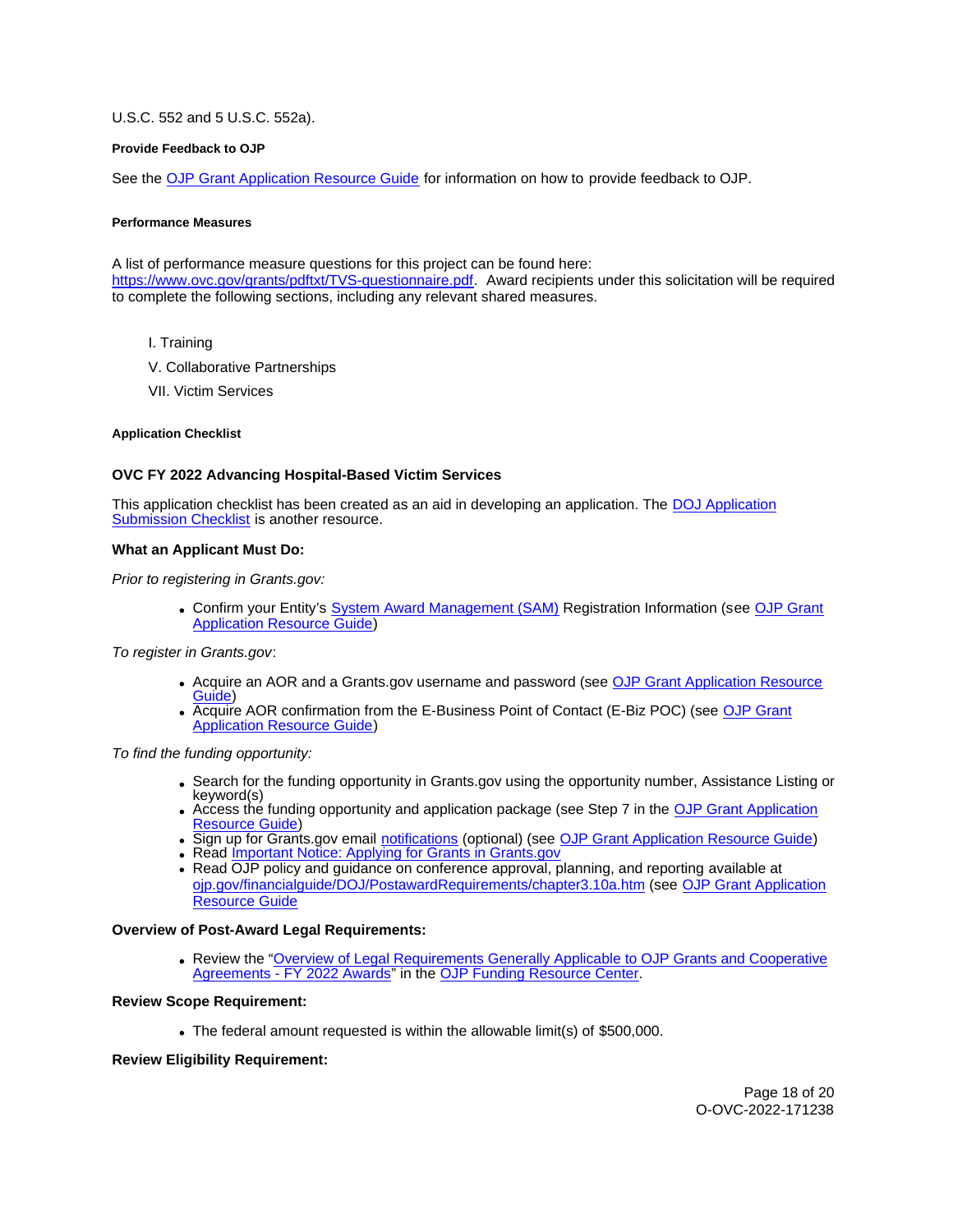- State governments
- City or township governments
- Public and State controlled institutions of higher education
- County governments
- Public housing authorities/Indian housing authorities
- Native American tribal organizations (other than Federally recognized tribal governments)
- Native American tribal governments (Federally recognized)
- Nonprofits having a  $501(c)(3)$  status with the IRS, other than institutions of higher education
- Nonprofits that do not have a  $501(c)(3)$  status with the IRS, other than institutions of higher education
- For-profit organizations (including Tribal for-profit organizations) that agree to forgo any profit or management fees

~~~

**Prepare to submit the Application for Federal Assistance standard form (SF)-424 and Disclosure of Lobbying Activities form (SF-LLL)** 

- Review Information to complete the Application for Federal Assistance (SF-424) in [Grants.gov](https://Grants.gov)
- Complete Standard Applicant Information (SF-424 information from [Grants.gov\)](https://Grants.gov)
- Submit the **SF-424** and **SF-LLL** in [Grants.gov](https://Grants.gov)

After the SF-424 and SF-LLL submission in [Grants.gov](https://Grants.gov), receive [Grants.gov](https://Grants.gov) email notifications that:

- Submission has been received in Grants.gov
- Submission has either been successfully validated or rejected with errors (see OJP Grant [Application Resource Guide\)](https://www.ojp.gov/funding/apply/ojp-grant-application-resource-guide#apply)

If no [Grants.gov](https://Grants.gov) receipt and validation, or error notifications are received:

Contact [Grants.gov](https://Grants.gov) Customer Support Hotline at 800-518-4726, 606-545-5035, [Grants.gov](https://www.grants.gov/web/grants/support.html)  [customer support,](https://www.grants.gov/web/grants/support.html) or [support@grants.gov](mailto:support@grants.gov) regarding technical difficulties (see [OJP Grant Application](https://www.ojp.gov/funding/apply/ojp-grant-application-resource-guide#apply)  [Resource Guide\)](https://www.ojp.gov/funding/apply/ojp-grant-application-resource-guide#apply)

Receive email notification to complete application in JustGrants:

Proceed to complete application in JustGrants

# **Content of Application Submission: Critical Application Elements**

The following items are critical application elements required to pass the basic minimum requirements review. If OJP determines that an application does not include the following elements, it will neither proceed to peer review, nor receive further consideration.

- Proposal Abstract
- Proposal Narrative
- Budget Worksheet and Budget Narrative (web-based form)

~~~

# **Budget and Associated Documentation:**

- Indirect Cost Rate Agreement (if applicable) (see [OJP Grant Application Resource Guide\)](https://www.ojp.gov/funding/apply/ojp-grant-application-resource-guide#indirect-cost)
- Financial Management and System of Internal Controls Questionnaire (see [OJP Grant Application](https://www.ojp.gov/funding/apply/ojp-grant-application-resource-guide#fm-internal-controls-questionnaire)  [Resource Guide\)](https://www.ojp.gov/funding/apply/ojp-grant-application-resource-guide#fm-internal-controls-questionnaire)

# **Additional Application Components:**

- MOUs/Letters of Intent
- Organizational chart
- Resumes of Key Personnel
- Logic Model
- Tribal Authorizing Resolution (if applicable) (see [OJP Grant Application Resource Guide\)](https://www.ojp.gov/funding/apply/ojp-grant-application-resource-guide#tribal-authorizing-resolution)
- Research and Evaluation Independence and Integrity (see [OJP Grant Application Resource Guide\)](https://www.ojp.gov/funding/apply/ojp-grant-application-resource-guide#research-evaluation)

Page 19 of 20 O-OVC-2022-171238